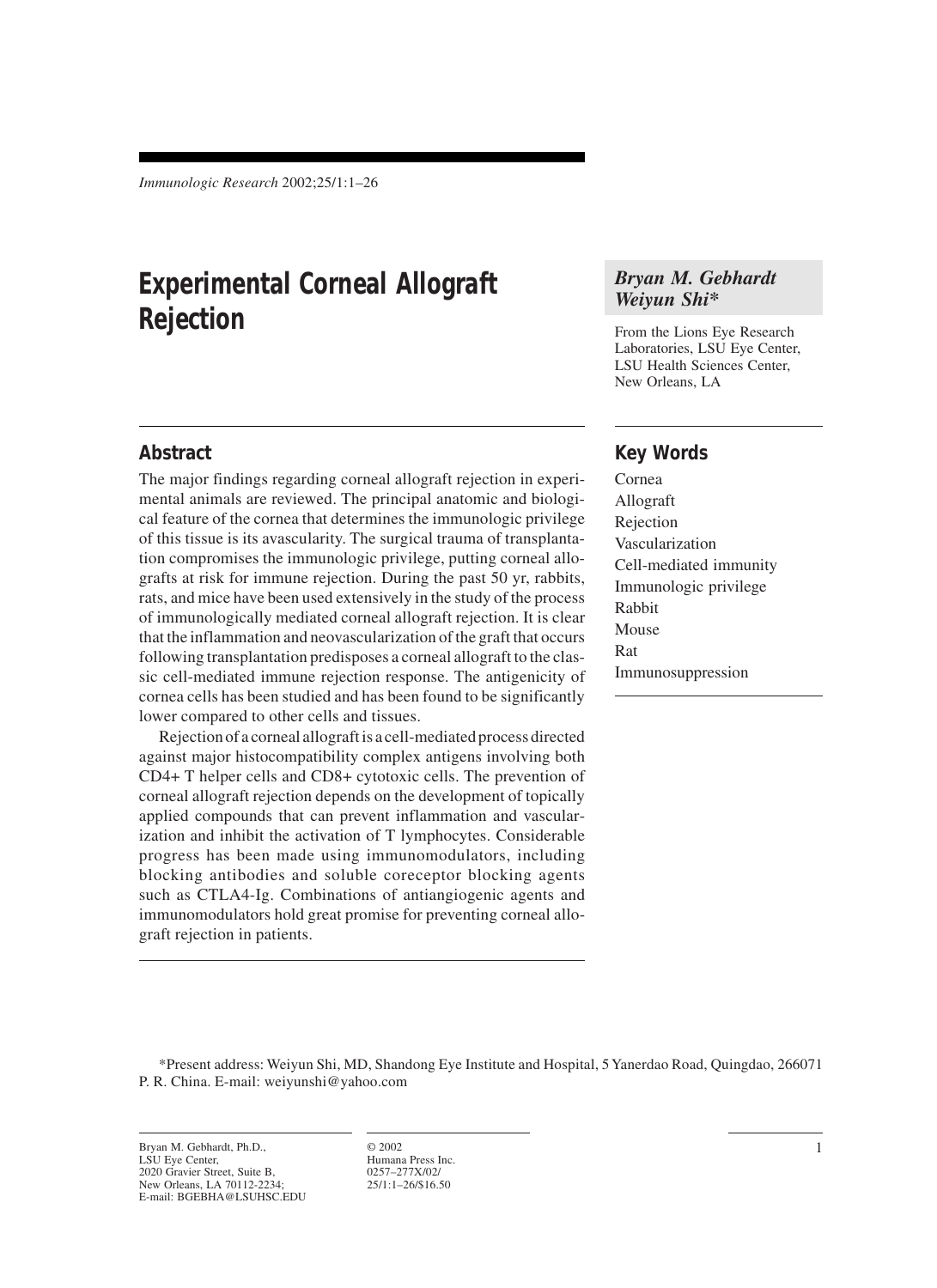#### **Introduction**

The cornea is the only part of the eye that is technically feasible to transplant clinically and experimentally. Many thousands of patients have vision restored to blind eyes by having a diseased cornea replaced with a corneal allograft. Protected against immunologic attack by immunosuppressive drugs, 90% of corneal allografts survive for extended periods of time. Given this high rate of success, why do we continue to study corneal allograft immune reactions in experimental animals? The impetus for pursuing the study of corneal allograft immune reactions is that, although the cellular and molecular components of rejection have been characterized, the immune mechanisms whereby corneal allograft cells are destroyed are not understood. Furthermore, in patients who are considered to be at high risk for rejecting a corneal allograft because of a vascularized graft bed or previous graft rejection, it is often impossible to prevent rejection with immunosuppressive drugs.

The immunologic privilege of the cornea is universally appreciated. This privilege derives from the anatomy and cell biology of this tissue: The cornea is avascular and does not contain lymphatic channels, and corneal cells express low levels of histocompatibility antigens. A variety of pathological circumstances result in inflammation and neovascularization of the cornea, eliminating immunologic privilege. When a cornea becomes vascularized it is subject to the same rules of transplantation immunology as other tissues and organ grafts. Corneal allograft rejection has all the hallmarks of a cell-mediated immune response to alloantigens; the death of irreplaceable graft cells results in failure of graft function and rejection of the graft. In this review, a synthesis of our understanding of the process of corneal allograft rejection and the ways in

which corneal allograft rejection can be circumvented will be considered.

The main points to be elaborated on are:

- 1. The normal cornea is immunologically privileged because it is not vascularized.
- 2. Trauma to the cornea as a result of surgery (corneal transplantation) or other penetrating injury, bacterial, viral, or fungal infection, or chemical burns—all of which induce inflammation and/or neovascularization—eliminate the immunologic privilege of this tissue.
- 3. Corneal allograft rejection is a typical cellular immune process involving T helper lymphocytes, T cytotoxic lymphocytes, and accessory leukocytes.
- 4. It is not known where corneal allograft antigens are initially recognized—*in situ*, external to the graft, or both.
- 5. Corneal allograft rejection is a localized immune response which does not engender measurable systemic humoral or cellmediated immunity.
- 6. Antigens coded for by the major histocompatibility gene complex (MHC) are the targets of corneal allograft immune reactions.
- 7. Prevention of corneal allograft rejection in high risk situations will be achieved using a combination of locally applied mediators that inhibit neovascularization, inflammation, and T cell activation.

# **Animal Models of Corneal Allograft Rejection**

Since the normal cornea is optically clear and is part of the exterior surface of the body, it is possible, with low power magnification, to observe changes in this tissue associated with rejection, such as infiltration of leukocytes, neovascularization, haze, and edema. Thus, it is feasible to record the appearance of a corneal allograft from the time of transplantation to the endpoint of rejection (Fig. 1).

The histopathology of corneal allograft rejection has been described *(1–8)* and mimics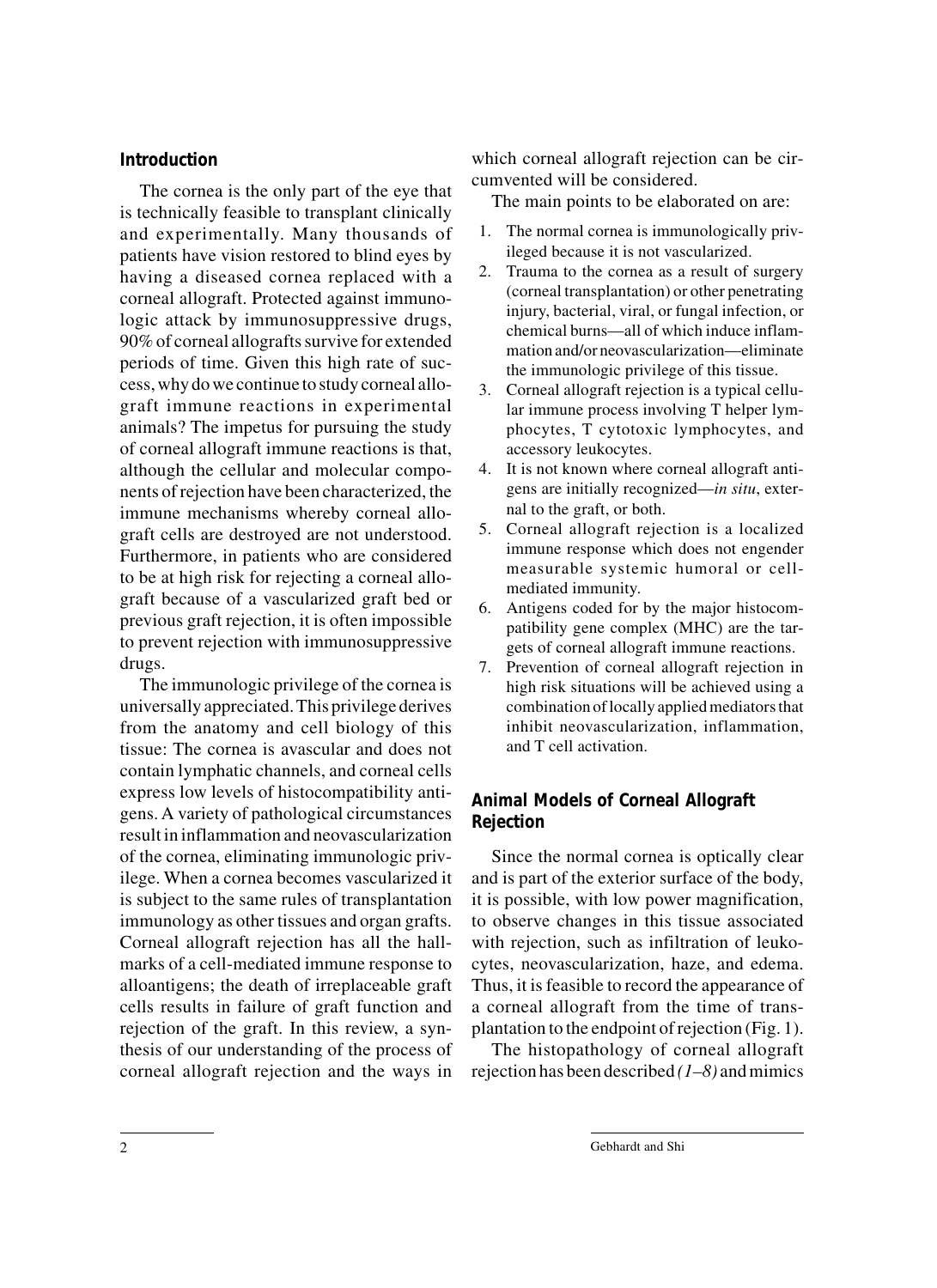

**Fig. 1.** Slit lamp photographs of rabbit corneal allografts. **(A)** Photograph of a graft five days after transplantation. Two of the sutures in the periphery of the graft are marked with arrows. At this early time the graft is optically clear and not vascularized. **(B)** Photograph of a rejected corneal allograft 19 d after transplantation. The graft is hazy, edematous, inflamed, and vascularized. Blood vessels growing into the graft are readily apparent. Grafts in this condition are end-stage and not salvageable by immunosuppression.

other forms of cell-mediated allograft rejection such as occur in the kidney, heart, and other organ allografts. During rejection a corneal allograft becomes vascularized and is

infiltrated by a mixed population of leukocytes including polymorphonuclear leukocytes, lymphocytes, and macrophages (Fig. 2). At the time of transplantation, a corneal allograft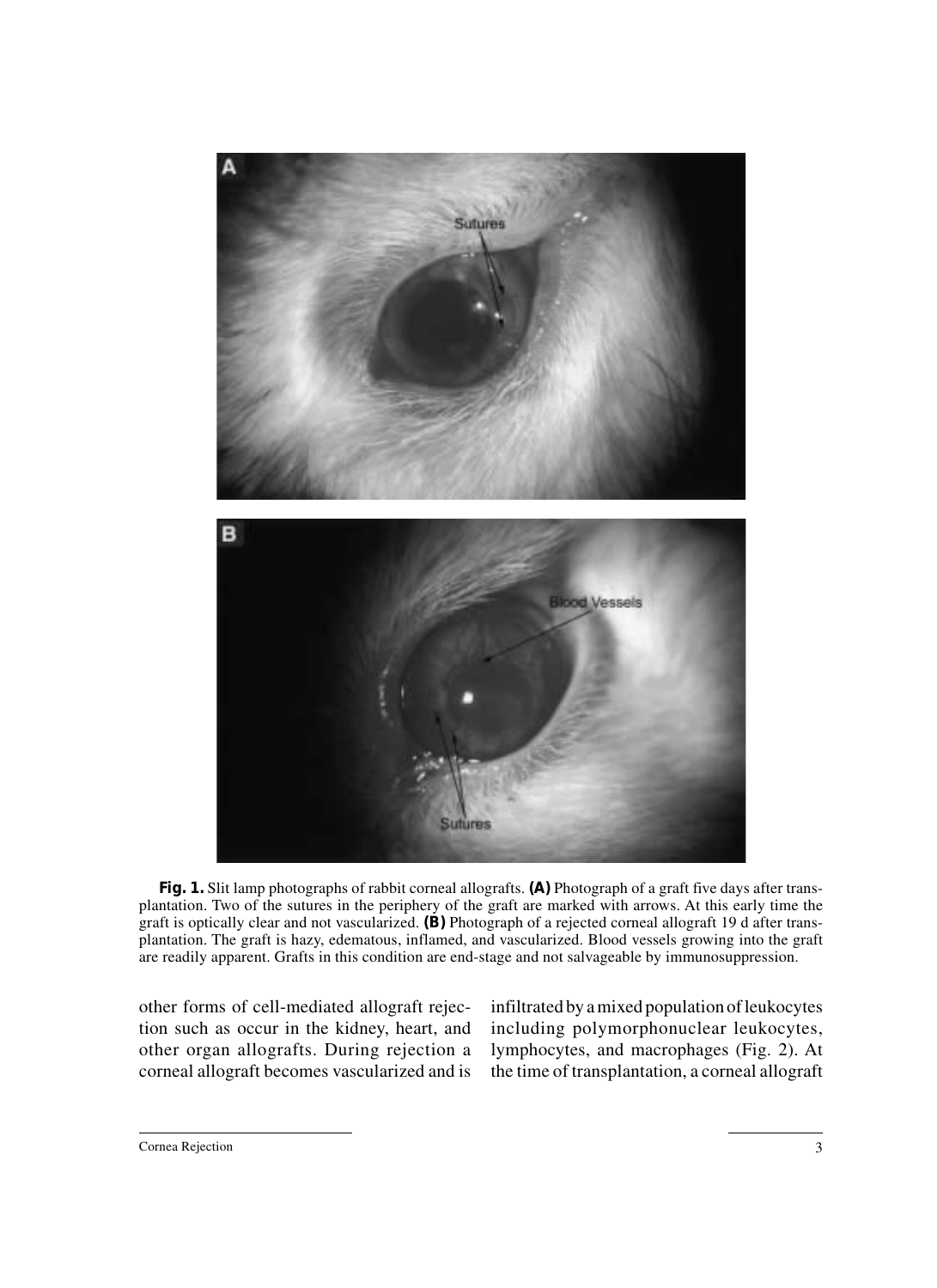

**Fig. 2.** Histopathology of corneal allograft rejection. In this photomicrograph of a corneal allograft undergoing rejection, numerous white blood cells of different morphologies can be seen in the stroma and epithelium of the graft. In particular, cells having the morphology of lymphocytes, macrophages, and polymorphonuclear leukocytes can be seen. Blood vessels are present in the corneal stroma (×100 magnification).

is avascular and consists of a multilayered epithelium, a collagenous stroma containing scattered keratocytes, and an inner monolayer of endothelial cells (Fig. 3). The rim of a corneal allograft is joined to the edge of the recipient's cornea and a watertight seal is established using a delicate nylon suture. Before a corneal allograft immune reaction can develop, the first cellular host event that must ensue is the infiltration of acute inflammatory cells including neutrophils and macrophages, into the wound site and around the nylon sutures that hold the graft in place. In patients, this

acute inflammatory reaction is suppressed by topical steroids. The continued use of topical steroids as an immunosuppressive therapy for several months after transplantation is relatively effective in preventing cornea graft rejection in patients. Similarly, controlling the acute inflammatory reaction that occurs soon after corneal transplantation in animals can prevent early graft failure mediated by nonspecific damage of the graft by inflammatory cells and continued treatment can also prevent a subsequent antigen-specific immune response.

Rabbits, rats, and mice are commonly used in corneal allografting experiments. There are significant differences in the survival of corneal allografts in these three species and the technical difficulty of performing the surgery increases as the size of the animal and its cornea decreases. More than half of the corneal allografts placed into nonvascularized graft beds in rabbits survive indefinitely without the use of steroids or other immunosuppressive drugs *(9,10)*. However, when one is investigating the cellular and molecular components of the immune graft reaction it is necessary that a high percentage of recipients mount an immunologic attack on the corneal allografts. In order to predispose corneal allografts in rabbits to undergo graft rejection, we first induce vascularization of the recipient graft site with silk sutures. Using the technique reported by Hill and Maske *(11)*, three loops of silk suture are sewn into the anterior corneal stroma of the recipient rabbit approximately two weeks before corneal transplantation. The silk suture acts as an irritant, eliciting an inflammatory reaction and the ingrowth of blood vessels to and around the sutures (Fig. 4). Then the sutures are removed and the vascularized recipient cornea is replaced with a nonvascularized cornea allograft. In this way, recipient blood vessels are immediately adjacent to the corneal allograft when the transplant is in place. This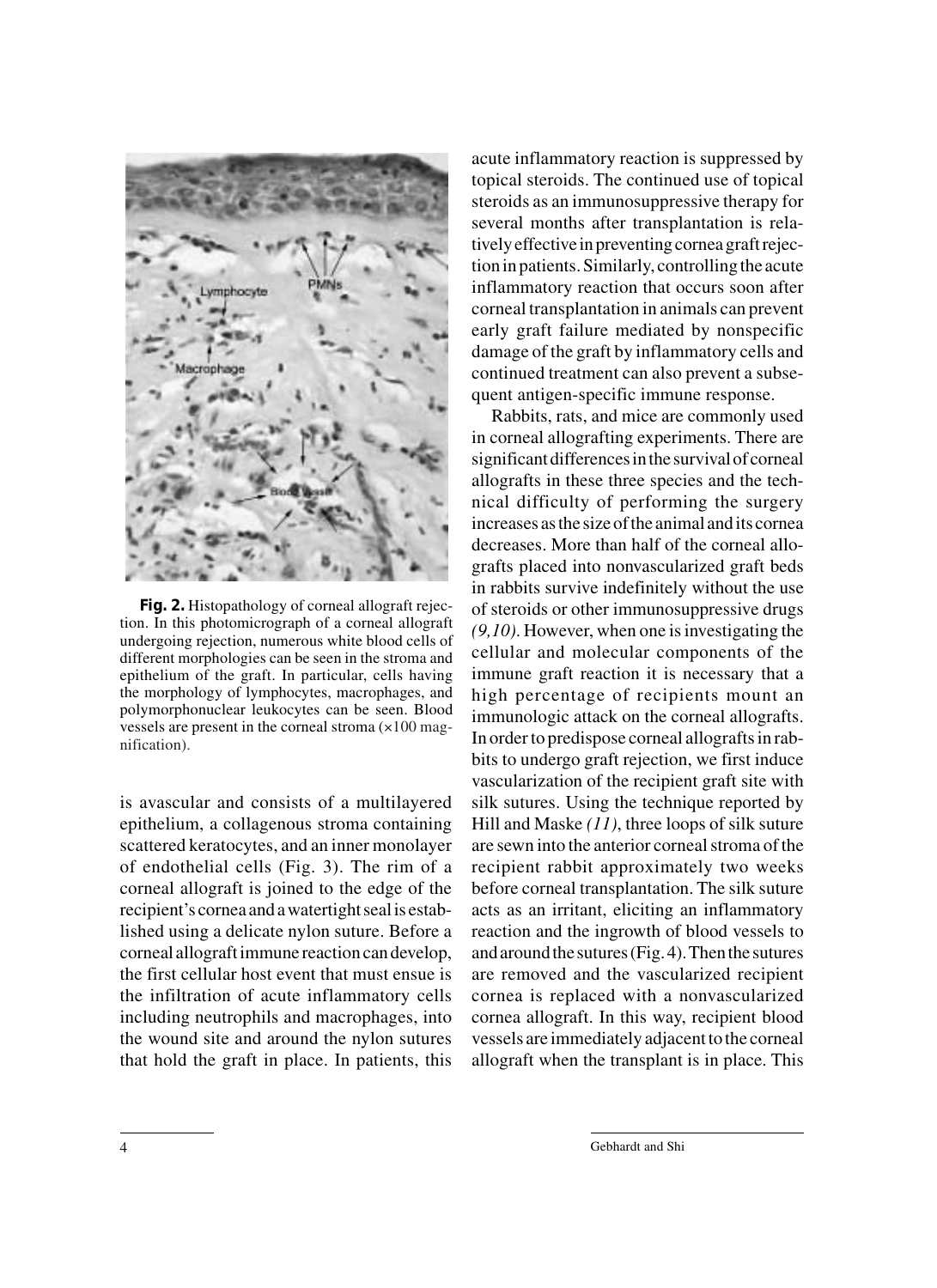

**Fig. 3.** Histology of the normal cornea. In this photomicrograph the structure of the normal cornea, consisting of an outer layer of epithelium, a middle layer of collagenous stroma with scattered keratocytes, and an inner layer of endothelial cells, is shown (×40 magnification).

juxtaposition of recipient blood vessels with the allograft facilitates vascular ingrowth into the allograft, promoting contact between donor alloantigens and the recipient's cellular immune apparatus. Using this approach, more than 80% of rabbit corneal allografts are subjected to immune reactions, providing a wealth of material for study *(10,11)*. Heat cautery or alkali burns also induce inflammation and vascularization of the cornea *(10,11)*.

When a rabbit corneal allograft placed into an avascular, immunologically privileged recipient graft site is compared with one placed into an inflamed and vascularized site which is no longer privileged, the differences between these two circumstances emerge. If a technically perfect and surgically uncomplicated corneal allograft is accomplished in a nonvascularized graft site the allograft is likely to survive indefinitely without the use of topical or systemic immunosuppression. Removal of sutures often can be achieved between 14 and 21 d; clear, healthy corneal allografts will survive for the lifetime of the animal. Placing the graft in a recipient cornea that has been inflamed and vascularized by the insertion of silk sutures as described above dramatically alters the immunologic privilege of the recipient cornea and the subsequent fate of the graft. Even if the surgical procedure is technically uncomplicated and there are no postsurgical sequelae, the majority of grafts placed in vascularized sites are subjected to an acute immune rejection response. In rabbits, rejection of corneal allografts placed in vascularized graft beds occurs between 12 and 25 d; the median survival time is 18 d (Fig. 5). Observation of corneal allografts in vascularized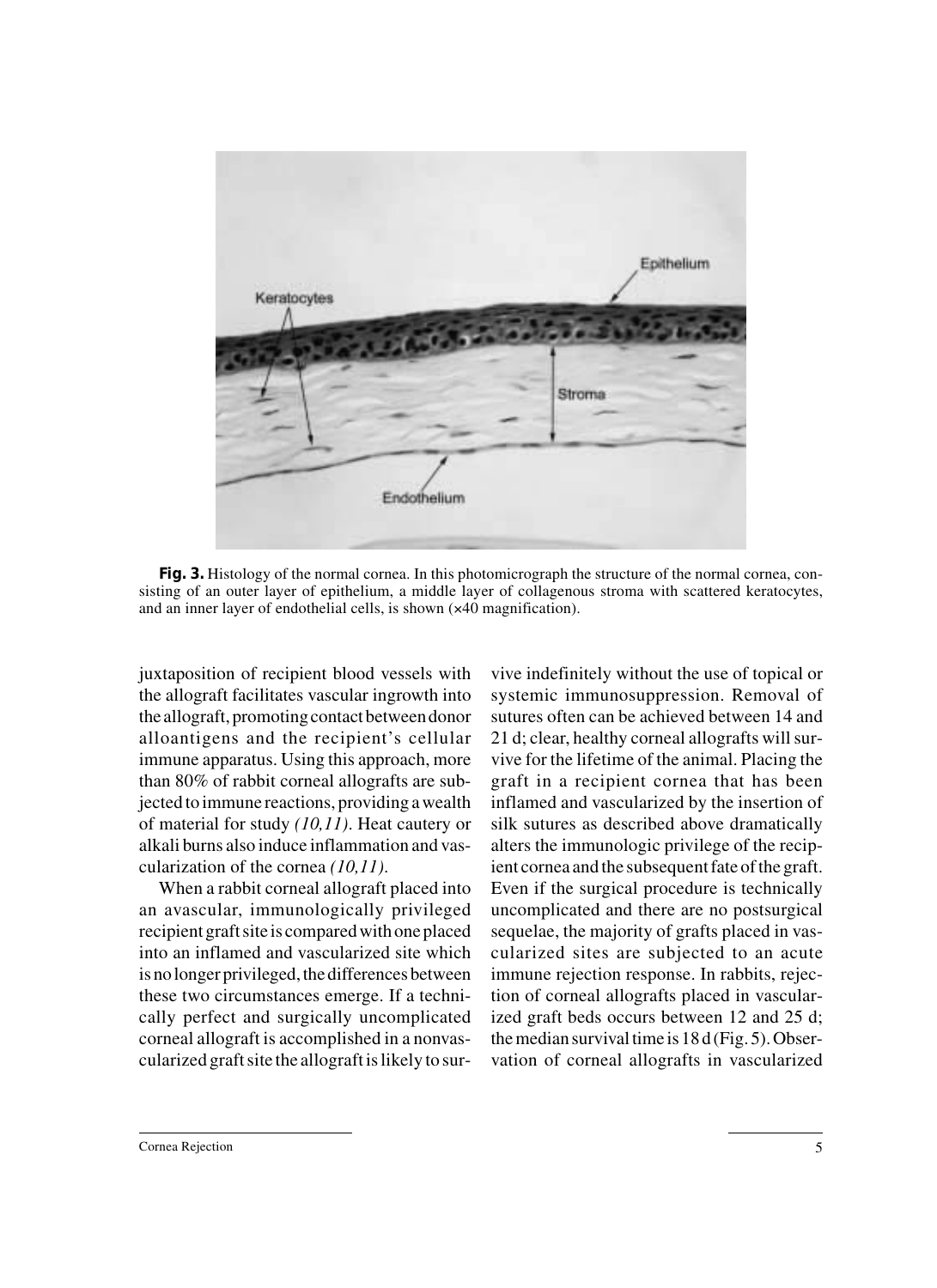

**Fig. 4.** Neovascularization of the rabbit cornea with silk sutures. **(A)** Slit lamp photograph of a vascularized cornea shortly after removal of the silk sutures. The dense neovascularization of the cornea in the area where the sutures were placed can be seen (arrows). **(B)** Photomicrograph showing the histopathology of corneal neovascularization induced by a silk suture. The presence of blood vessels and inflammatory cells in the stroma and disruption of the stromal matrix induced by the suture can be seen  $(\times 100$  magnification).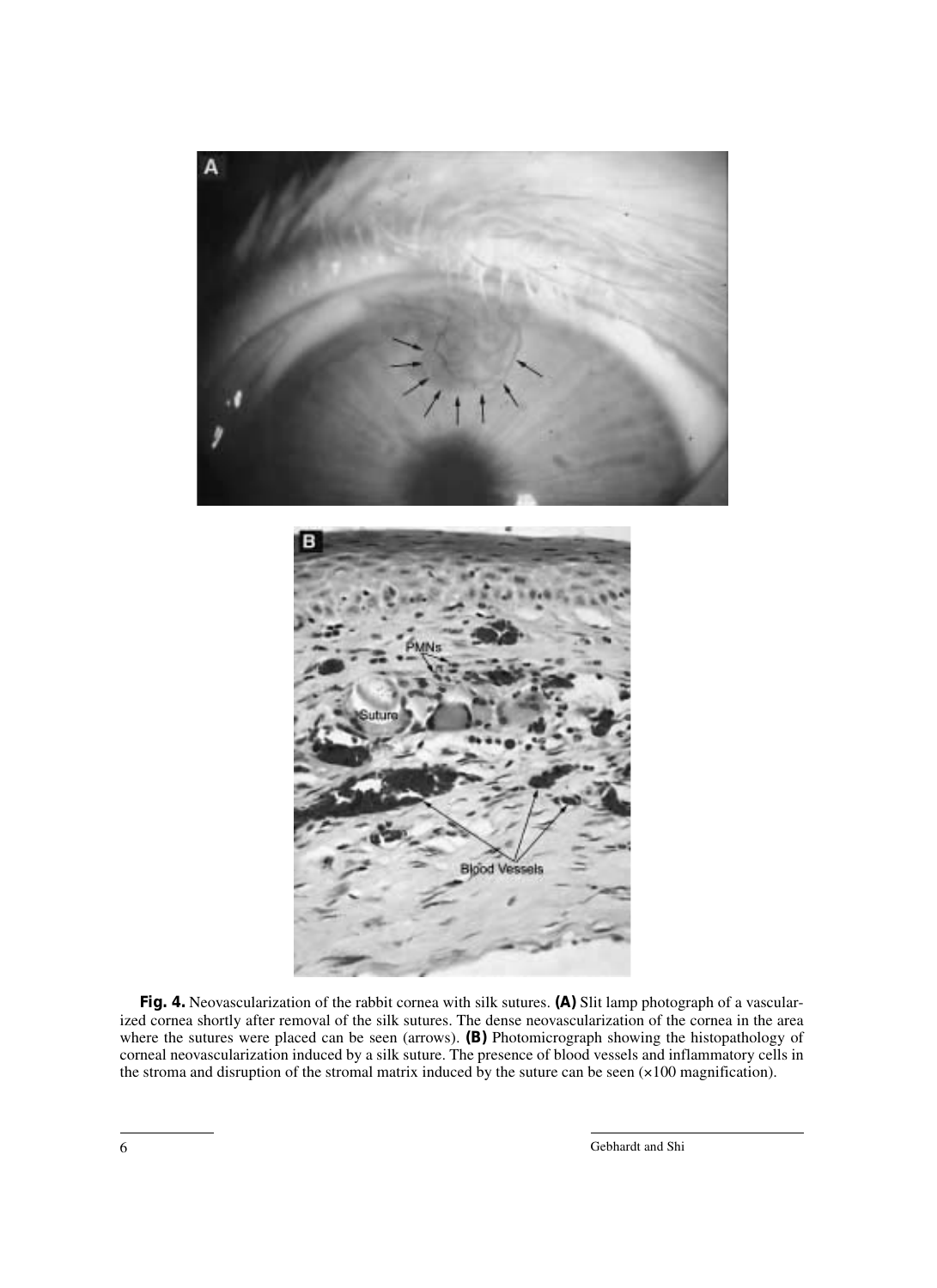grafts sites reveals that recipient vessels grow across the graft-host junction, beginning the process of neovascularization of the graft, during the first week after transplantation. Histological analysis of such grafts during the first week reveals a vigorous, acute inflammatory response at the graft-host junction very similar in cellular character to that seen in response to the silk suture (Fig. 4B). Sprouting vessels from the recipient cross into the corneal allograft and migrate centrally during the ensuing days. Even if suture removal is completed within 14 d after transplantation, eliminating the inflammatory and angiogenic stimulus, the grafts are usually subjected to a cellular immune response; the graft becomes edematous, opaque, and vascularized. The variability in the time course in which corneal allografts are rejected in rabbits is, in part, due to the varying degrees of histoincompatibility between donors and recipients in this random bred species.

Experimental studies in corneal allografting date from the 1940s and 1950s. Investigations carried out by Medawar *(12)*, Maumenee *(9)*, and Billingham and Boswell *(13)* were performed in random bred rabbits. These studies established the principle of immunologic privilege of avascular tissues such as the cornea and showed that under certain circumstances allografts placed into this immunologically privileged site could be subjected to immunologic rejection particularly when inflammation and vascularization of the graft occurred *(14,15)* or when the recipient had been presensitized to donor alloantigens *(9,16)*. For many years, the rabbit was favored by vision researchers and in particular used in studies of corneal transplantation and the testing of immunosuppressive drugs to prevent graft rejection *(17–22)*.

Beginning in the 1970s and continuing to the present, investigators have used inbred



**Fig. 5.** Kaplan-Meier survival curves showing the difference in survival between corneal allografts placed into vascularized and nonvascularized graft sites in the rabbit eye. Typically 50% or more of corneal allografts placed into nonvascularized graft beds survive for a 100 d observation period, whereas 10% or fewer of corneal allografts placed into vascularized graft sites survive.

strains of rats as donors and recipients of corneal allografts *(23–38)*. These investigations clarified the role of class I and class II MHC molecules in eliciting corneal allograft immune reactions *(25,27,28,30,34)* and led to studies of the cellular and molecular events in corneal allograft rejection *(29,31,36–38)*. As in the rabbit, rats receiving corneal allografts may or may not reject these grafts depending upon the intensity of the postgrafting inflammation and vascularization *(24,29)*. Approximately half of the allografts exchanged between MHC mismatched rats undergo immune rejection, whereas the remaining 50% survive even in the absence of immunosuppressive therapy *(29,31,36)*. Analysis of the cellular infiltrate in rat corneal allografts reveals that T lymphocytes of the CD4+ and CD8+ subsets migrate into corneal allografts *(39,40)* by 3 d after transplantation. In grafts destined to undergo a destructive immune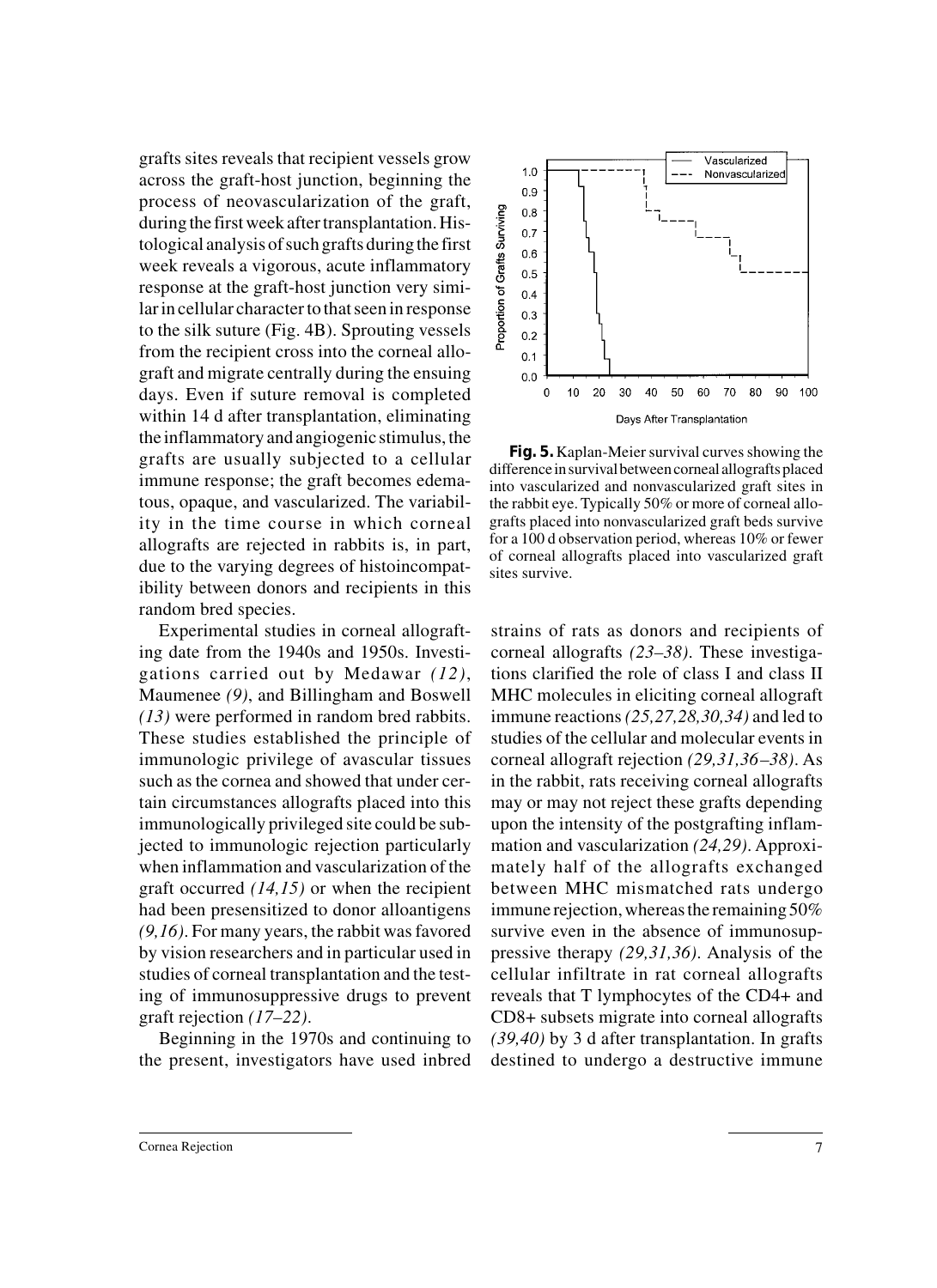

**Fig. 6.** Slit lamp photograph of a rejected corneal allograft in a BALB/c mouse. Fourteen days after transplantation the graft from a C57BL/6 donor is opaque and vascularized. The superimposed circle marks the circumference of the graft.

response, the accumulation of these cells continues with the migration of lymphocytes, macrophages, and Langerhans cells centripetally into the allograft. Recent studies have shown that a cytokine cascade accompanies this cellular infiltrate, and mediators such as interleukin-1 and interleukin-2, interferon gamma, tumor necrosis factor alpha, and a variety of chemokines are produced by cells infiltrating corneal allografts *(37,38,41)*.

In the past ten years a number of investigators have used inbred strains of mice as donors and recipients of corneal allografts *(5,42–48)*. The inbred mouse has many virtues as an experimental animal in which to study immunological phenomena. In contrast to the large percentage of corneal allografts that survive without immunosuppression in rabbits and rats, most, if not all, grafts in mice are rejected *(5,43,48–57)*. Our experience is that even though the mouse cornea is avascular, exchange of corneas between strains of mice mismatched at the MHC genes such as

C57BL/6 and BALB/c invariably leads to graft rejection; unless immunosuppression is used, all corneal allografts are rejected (unpublished data). The mouse cornea is approx 3.5 mm in diameter and commonly 2 mm allografts are performed. It is necessary to hold grafts in place with at least 8, 10, or even 12 interrupted sutures. The trauma of performing corneal transplantation into the eye of a mouse and the presence of multiple sutures in such a small piece of tissue invariably leads to an intense, acute inflammatory response, which is followed by neovascularization and culminates in immune graft failure (*55*, Fig. 6). Of more than 200 allografts performed, we have not had a single mouse corneal allograft survive beyond 20 d without the use of immunosuppression (unpublished data). Thus, we conclude that the immunologic privilege which exists in the mouse cornea prior to transplantation is lost as a result of the surgical trauma, and corneal allografts in mice are at high risk of being rejected.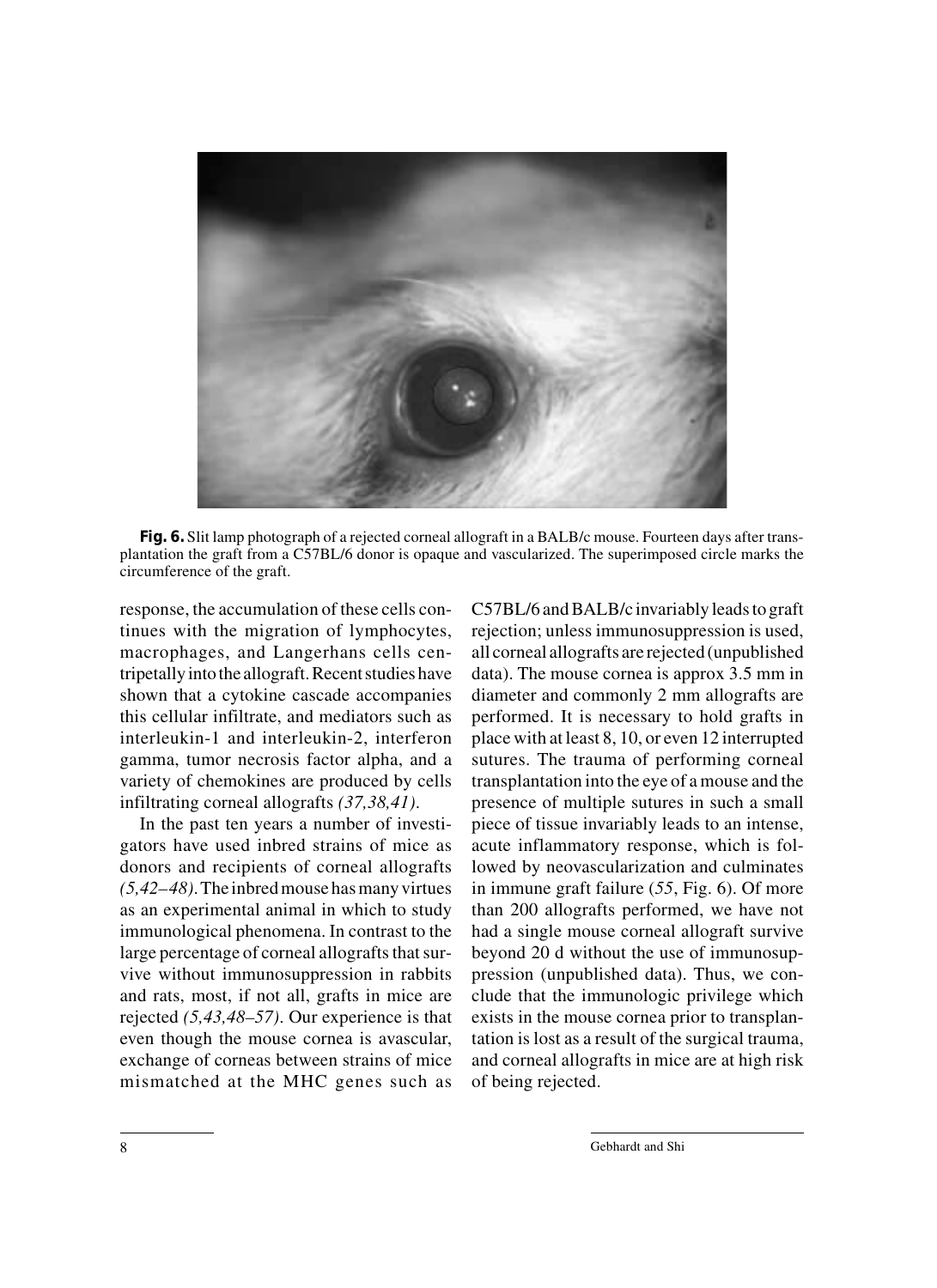

**Fig. 7.** Slit lamp photograph of a surviving corneal graft exchanged between two members of the same inbred strain. Shown here at 35 d, the syngraft is clear, making it difficult to discern the graft-host margins. In this photograph the light beam was narrowed in order to reveal the normal thickness of the graft. A black circle is superimposed just inside the graft-host junction. Such grafts survive for the life of the recipient.

Autografts and grafts exchanged between mice of the same inbred strain are subjected to a transient inflammatory response which rapidly wanes as the sutures are removed; these grafts are not rejected (Fig. 7).

Some investigators report that in order to ensure rejection of MHC mismatched grafts in mice, the graft bed must be altered by an irritating agent. Peeler, et al. *(42)* and Niederkorn, et al. *(58,59)* injected latex beads into the recipient graft site as a means of inducing immigration of Langerhans cells, whereas Sano, et al. *(60–62)* used alkali cautery or silk sutures as a means of inducing recipient graft bed inflammation and vascularization. These investigators believe that in order to ensure that the recipient will mount an immune attack on a corneal allograft and in order to eliminate immunologic privilege in the recipient cornea, it is necessary to first induce the migration of Langerhans cells into the recipient cornea, or to induce inflammation and vascularization. This is contrary to the results of others *(5,43,48–57)*indicating that corneal allografts exchanged between MHC-mismatched donor and recipient mice are invariably subjected to intense inflammatory responses, immune responses, and ultimately rejection. We conclude that corneal allografting in mice is inherently a high risk situation despite the fact that prior to transplantation the mouse cornea is an avascular tissue. By virtue of the small size of the cornea and consequently the even smaller size of the mouse corneal allograft and the postsurgical inflammation and vascularization which occurs, corneal allografts in this species are invariably predisposed to a terminal immune rejection response.

This is not to say that the mouse is not a useful species in which to study corneal allograft immune rejection. Many aspects of graft rejection can be studied in the mouse and some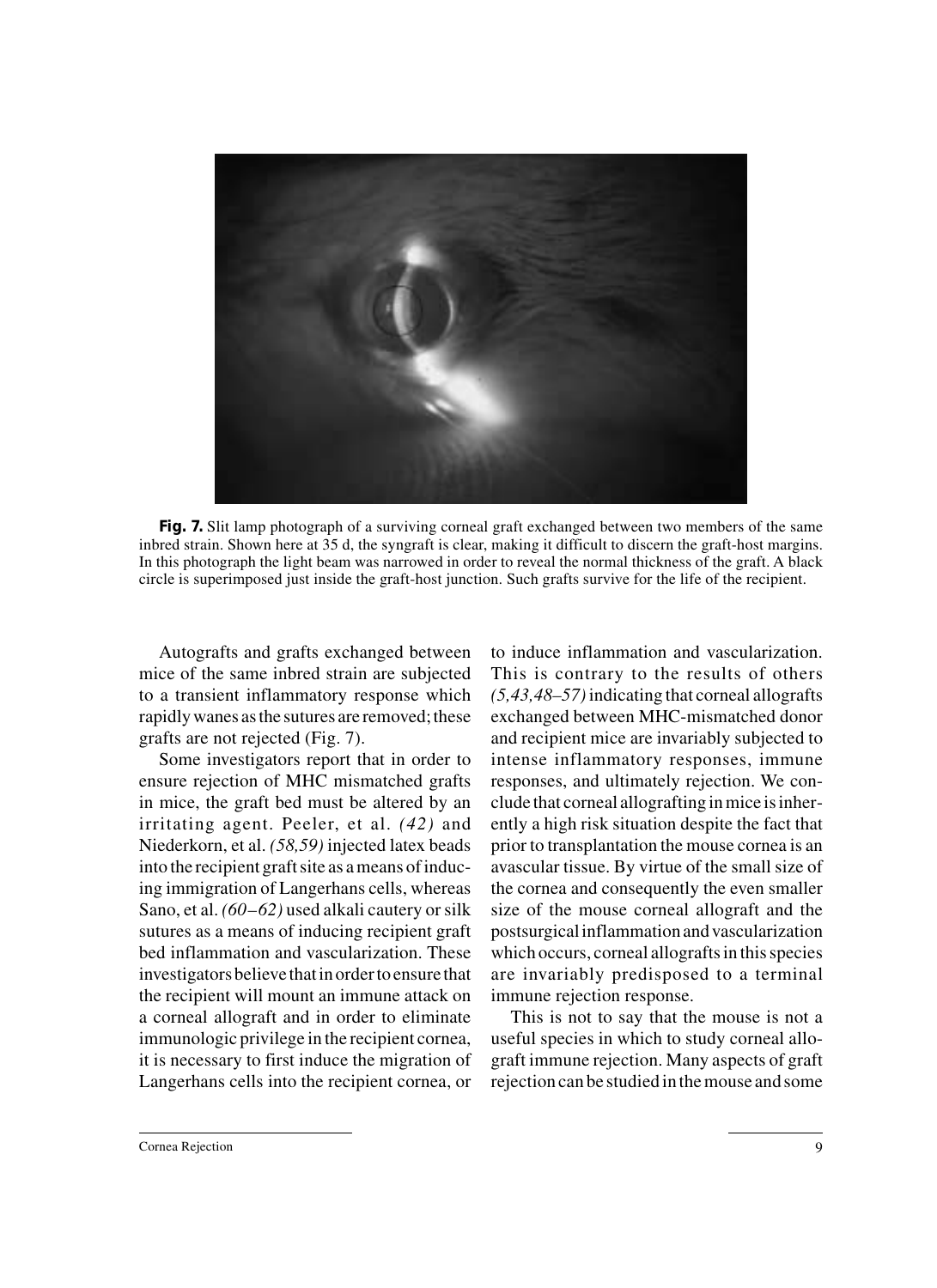of these will be discussed below (pages 11–13 and 17–18).

# **Antigenicity of the Cornea and the Expression of Major Histocompatibility Complex Antigens by Cornea Cells**

The cornea consists of three main types of cells (Fig. 3). The outer surface consists of a layer of epithelial cells 5–6 cells deep. The corneal stroma, made up of collagen, is populated by a scattering of cells called keratocytes which have many properties in common with fibroblasts. The inner layer of the cornea consists of a monolayer of endothelial cells. In the periphery of the cornea where it adjoins the conjunctiva, there is a small population of Langerhans cells in the epithelium *(36,62)*.

The antigenicity of the intact cornea and of the individual cell layers of the cornea has been investigated *(63–67)*. The conclusion from these studies is that in aggregate the cornea is a weakly antigenic tissue. Collectively and individually, the cells of the cornea express low levels of class I MHC molecules and few or no class II MHC molecules. In fact, most investigators have had to resort to sensitive methodologies in order to demonstrate the presence of MHC on corneal epithelial cells, keratocytes, and endothelial cells.

Guymer and Mandel *(65)* found that the cornea, in comparison to the pancreas and skin, was by far the least antigenic and expressed the lowest level of class II MHC antigens. These investigators also noted that cornea cells did not respond to cytokines such as gamma interferon and interleukin-2 which stimulate the expression of class II MHC molecules in some other cell types. Langerhans cells, which express class II MHC molecules, are found in the corneal epithelium at the limbus, and presumably have the same origin and function as the Langerhans cells in the skin. The number of these cells in the central cornea is so low as to be negligible in terms of contributing to the antigenicity of this tissue *(65)*.

Gebhardt and Seto investigated the immunogenicity of tissue-cultured corneal stromal keratocytes *(66)*. They found that on a per cell basis corneal keratocytes were significantly less antigenic than blood mononuclear cells. Furthermore, it was noted that the immune response elicited by keratocytes was directed against class I MHC antigens; no detectable response to class II MHC antigens was recorded. At least  $30 \times 10^6$  keratocytes were required to elicit a humoral or cellular immune response whereas individual corneas contained only  $0.05 \times 10^6$  keratocytes. The conclusion was that although a corneal allograft may elicit a local immune response this response did not confer systemic humoral or cellular immunity on the graft recipient *(66)*.

In subsequent studies, Gebhardt *(67)*investigated the alloantigenicity of corneal tissue and the effect of the route of immunization with allogeneic corneal tissue on the generation of an immune response. Variable amounts of allogeneic corneal tissue were placed orthotopically, subcutaneously, or intraperitoneally in allogeneic recipients and the cellular and humoral immune response was measured at weekly intervals. It was noted that a corneal allograft placed in the orthotopic site in a vascularized graft bed was rejected but failed to elicit a systemic immune response as measured by the absence of a serum antibody response or a cellular cytotoxic response in the spleen and lymph nodes. Similarly, one cornea placed subcutaneously or intraperitoneally failed to elicit a cellular or humoral alloantigenic response. A minimum of four corneal allografts placed intraperitoneally was necessary to elicit a systemic alloimmune response; fewer than four corneas failed to induce systemic immunity *(67)*. Subsequent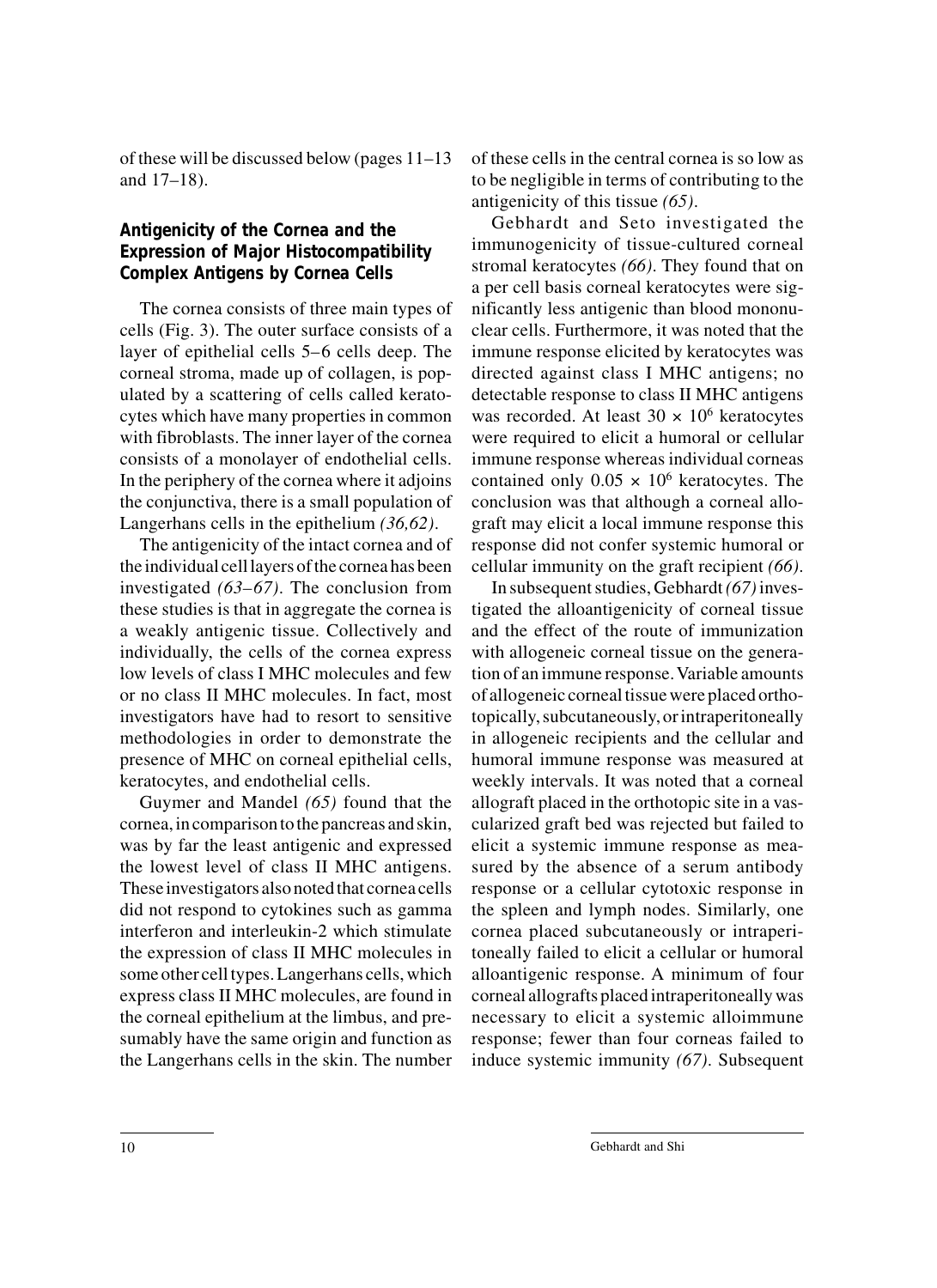studies confirmed that the alloimmune response engendered by four or more allogeneic corneas was directed against donor origin class I MHC antigens, not class II MHC antigens.

Thus, the weight of the evidence indicates that the cornea is a very weakly alloantigenic tissue and that when grafted orthotopically a corneal allograft elicits a local immune response that is not reflected in a systemic immune response measurable as serum alloantibody or cytotoxic effector cells in the lymphoid tissue.

It should be mentioned here that the results of recent studies using inbred mice and rats and some analyses in MHC-matched patients suggest the possibility that the principal antigenic targets on corneal allografts are minor histocompatibility antigens *(32,43,44,50, 61,68–73)*. Why corneal cells should present minor histocompatibility antigens in such a way as to elicit acute graft rejection when skin and other tissue grafts exchanged between donors and recipients that differ only in minor histocompatibility antigens elicit only weak, chronic rejection reactions remains unclear. The vast majority of corneal allografts performed in patients are MHC and minor histocompatibility antigen mismatches. The same is true for experimental corneal allografts in rabbits, rats, mice, and other species in which this procedure has been performed. The conundrum presented by the observations that suggest that minor histocompatibility antigens are dominant over MHC antigens in corneal allograft rejection is unsolved. It is well documented that skin grafts exchanged between mice differing only in minor histocompatibility genes result in graft survival times of months to years. Such grafts are subjected to a slow, chronic, and weak rejection response *(74)*. The results of studies in which corneal grafts are exchanged between mice or rats differing only in minor histocompatibility genes yielded graft rejection times of two to three weeks *(32,68,70)*. Explanation of why a vascularized skin graft should survive for extended periods of time while a nonvascularized corneal graft is abruptly rejected has not been forthcoming. Given that the cornea is a weakly antigenic tissue (see pages 10–11) in terms of MHC expression, it may be reasonably concluded that the antigenic load represented by the minor histocompatibility antigens in this site is vanishingly small and therefore not a significant immunogenic stimulus to the immune system. We believe that the recent reports regarding the role of minor histocompatibility antigens in corneal allograft rejection in patients suggest that the MHC matching was not complete. Regarding the observations in inbred rodents, we feel that further study will reveal that most, if not all, of the minor histocompatibility antigenmediated corneal graft "rejection" is due to either technical failure of the grafts and/or the existence of mismatched MHC loci in the animals used in these studies. Additional investigation of the possibility that the rejection of corneal allografts is based on minor histocompatibility antigen differences between donor and recipient is required.

All organ allografts, by virtue of their vascularity, contain passenger leukocytes and these cells have been shown to contribute significantly to the antigenicity of allografts. The cornea, in its avascular condition, is essentially devoid of such passenger leukocytes and thus the alloantigenicity of this tissue is limited to the small amount of class I major histocompatibility complex molecules expressed on epithelial cells, keratocytes, and endothelial cells. The small population of Langerhans cells in the corneal epithelium *(75–84)* does not contribute to the antigenicity of a donor cornea under most circumstances because it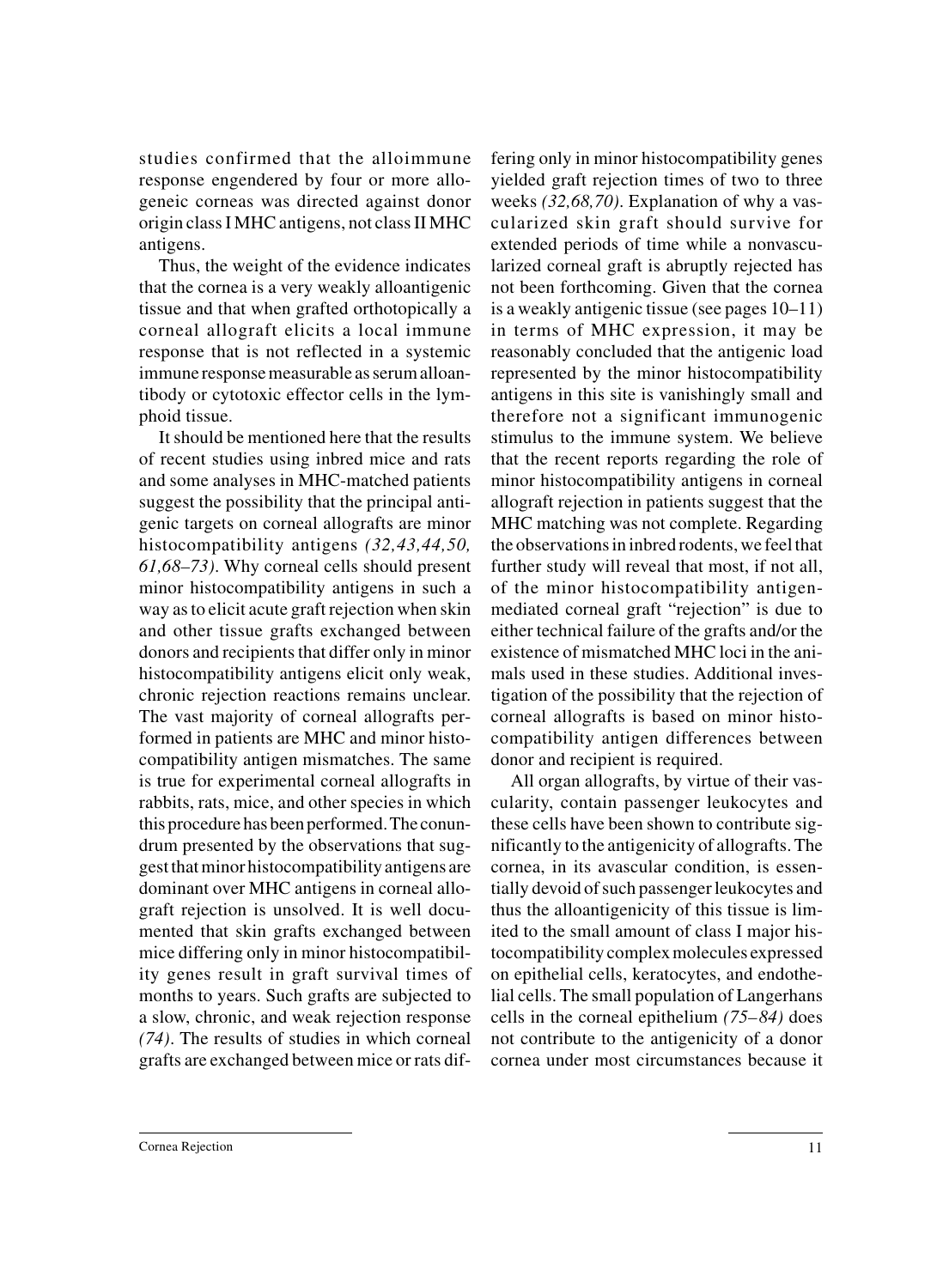is only the central portion of the donor cornea that is transplanted to the recipient. Thus, very few, if any, donor origin Langerhans cells are transplanted when a corneal allograft is performed.

Centripetal migration of Langerhans cells can be induced by a variety of stimuli *(42,58, 60,85–87)*. Thus, corneal limbal Langerhans cells migrate into the central cornea in response to infections, physical damage to the epithelium, cautery, and acid and alkali burns. In such circumstances, a cornea not only becomes inflamed and vascularized, but also contains an increased number of Langerhans cells centrally. Clinically, corneas that are scarred, inflamed, and contain many Langerhans cells are not used as corneal allografts because they are opaque and cannot provide visual rehabilitation.

#### **Corneal Immunologic Privilege**

Medawar *(12)* concluded over 50 yr ago that foreign tissues placed in locations that are not vascularized survive without undergoing immunologic attack. The cornea is avascular and the preponderance of evidence dating back over the past half century confirms that this anatomic condition determines the immunologic privilege of this tissue.

There are at least two other properties of the cornea and the anterior chamber of the eye that have been proposed to explain the immunological privilege of this tissue. Griffith, et al. *(88)* and Yamagami *(53)* reported that Fas ligand (FasL) is expressed on cells lining the anterior chamber of the eye. It was concluded by both groups of investigators that interaction of FasL with Fas expressed on T lymphocytes in a corneal allograft induced apoptosis, eliminating the immune effector cells and thereby protecting the graft from rejection. In other studies it was found that CD95 ligand (CD95L) is expressed on corneal endothelial cells and it was concluded that immune privilege was conferred by virtue of apoptosis of T effector cells interacting with this ligand on the endothelium *(89,90)*. Unexplained by these studies is the fact that numerous T lymphocytes infiltrate corneal allografts and mediate rejection. The fact that these cells remain alive to mediate the immune graft reaction and the fact that viable T lymphocytes have been isolated and cloned from corneas during rejection *(91)* suggests that FasL-Fas interaction is not adequate to confer immunologic privilege on corneal allografts. It has also been reported that FasL expression by islet of Langerhans cells does not render them immunologically privileged *(92)*. Thus, the functional significance of FasL-Fas in suppressing a corneal allograft immune response or the response to other types of allografts is not apparent.

Another phenomenon that has been claimed to have an important role in modulating immune reactions in the cornea is termed anterior chamber-associated immune deviation (ACAID). Kaplan and Streilein *(93)* and others reported *(94–99)*that antigens introduced into the anterior chamber of the eye resulted in a failure of the injected animal to develop systemic cell-mediated immunity although a humoral response was elicited. For over 25 yr, a variety of cells and mediators have been implicated in the induction of ACAID. At the cellular level it has been reported that T cells *(100–103)*, macrophages *(104,105)*, natural killer cells *(106)*, Blymphocytes *(107)*, Langerhans cells *(108)*, CD8+ T cells *(109–112)*, and CD4+ T cells *(113–115)*mediate ACAID. Soluble mediators implicated in mediating ACAID include transforming growth factor beta *(116–123)*, interleukin-1 *(124,125)*, interleukin-2 *(126)*, interleukin-6 *(123)*,interleukin-10 *(127)*,interferon gamma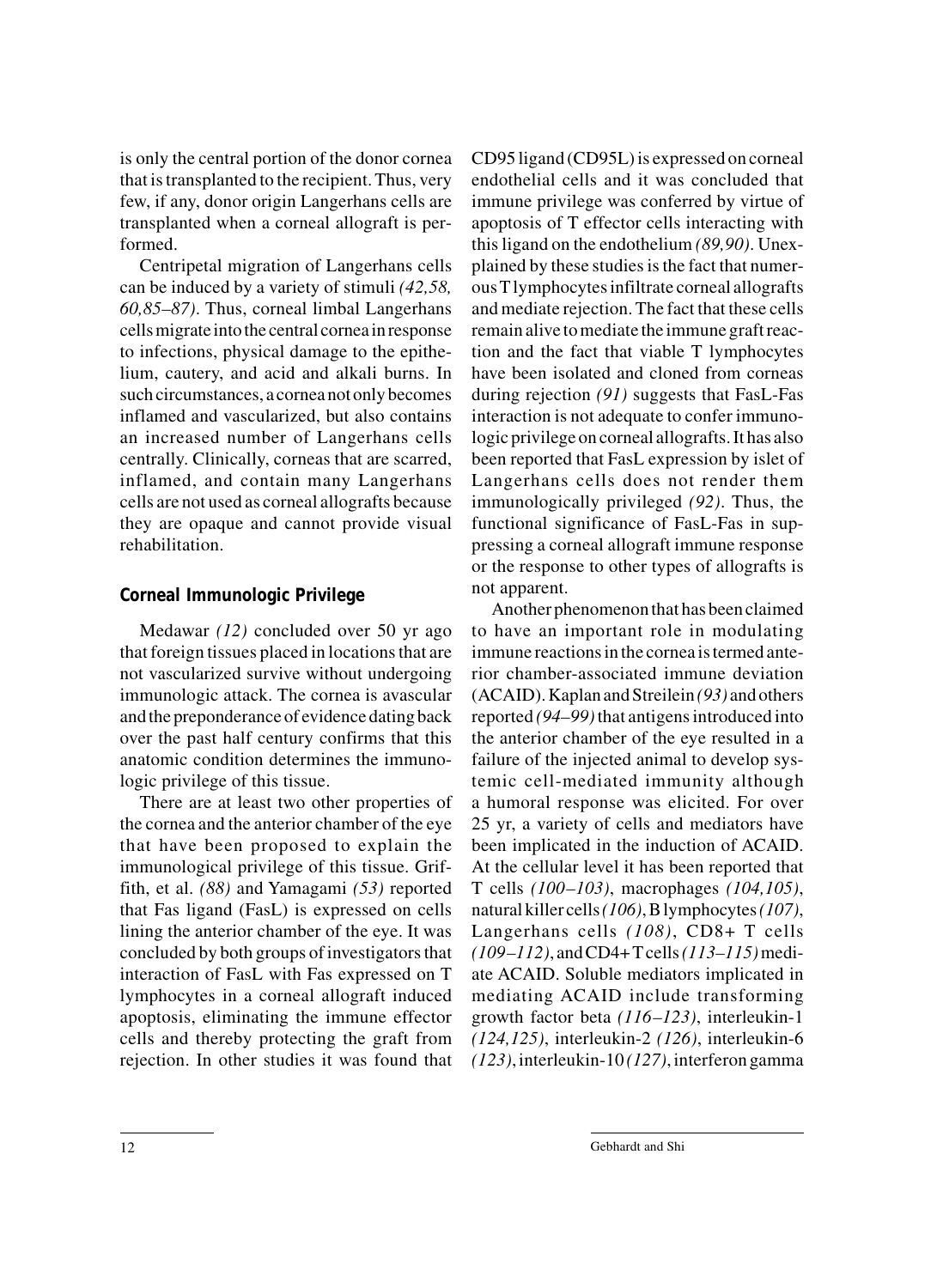*(128,129)*, tumor necrosis factor alpha *(130)*, the neuropeptides substance P and vasoactive intestinal peptide *(131)*, endogenous glucocorticoids *(132)*, a natural killer inhibitor *(133)*, and undefined blood and serum factors *(134–137)*. Regarding the immune privilege afforded a corneal allograft, it has been noted that corneal cells may produce substances which mediate ACAID *(53,88–90,138–140)*. Similarly, it is felt that the aqueous humor of the eye which bathes the inner surface of the cornea also may contain some factors which tend to suppress cellular immune reactions *(88,90,116–123,141)*. ACAID is thought by some investigators to be the most important response mediating corneal allograft privilege *(142–147)*. Paradoxically, however, it has also been stated that ACAID is no longer operative in corneas which are inflamed and vascularized *(46,60,146,148)*. Since virtually all corneal allografts undergo an initial acute inflammatory response subsequent to transplantation and since corneal allograft neovascularization occurs to some extent in virtually all grafts, at least at the graft periphery, thus eliminating ACAID, it is not clear how ACAID could influence the immunologic privilege of the surgically manipulated cornea. It is said that for corneal allograft immune privilege to be in effect none of the components of the immune reflex arc must be altered *(146)*. Thus, inflammatory cells and corneal Langerhans cells must not enter the graft, corneal alloantigens must not be shed from the graft and transported to the lymphoid tissues for presentation to T cells, vascularization of the graft must not occur, and T cells entering the graft must undergo apoptosis following encounter with FasL. However, one or more of these events occurs in all corneal allografts thereby compromising the immunologic privilege of this tissue. Immunologic privilege of the cornea only holds under circumstances in

which an antigen is placed into the cornea in such a way as to avoid inflammation, minimize antigen processing and presentation by Langerhans cells, or avoid vascularization such that antigen is not transported to the lymphoid tissue, processed, and presented to T cells. Investigators who feel that ACAID mediates corneal immune privilege recognize that immune privilege relies upon the failure of corneal allograft antigens to stimulate an immune response *(142–147)*. The only way that this can be achieved is if the corneal alloantigens are sequestered within the graft such that the immune system is not signaled to respond; this situation applies only in the normal, noninflamed and nonvascularized cornea.

In patients it is clear that there are several risk factors that contribute to the likelihood that a corneal allograft will come under immune attack. Prior vascularization of the graft site is one of the most important risk factors. Other risk factors include prior rejection of a corneal allograft, large diameter grafts, and sensitization to donor alloantigens by blood transfusions *(149)*.

# **Immune Mechanisms of Corneal Allograft Rejection**

It is not known if corneal alloantigens are recognized *in situ* in the graft or in the lymphoid tissues distant from the graft. One possibility that can be considered is that MHC antigens from a corneal allograft exit the graft passively by one of several routes, enter the circulation, and reach lymphoid tissues for processing and presentation to T lymphocytes (*150*, Fig. 8). Thus, alloantigenic molecules might be shed from the surface of the cornea into the tear film following transplantation. In all likelihood, however, antigens in the tears would be drained away in the tear ducts and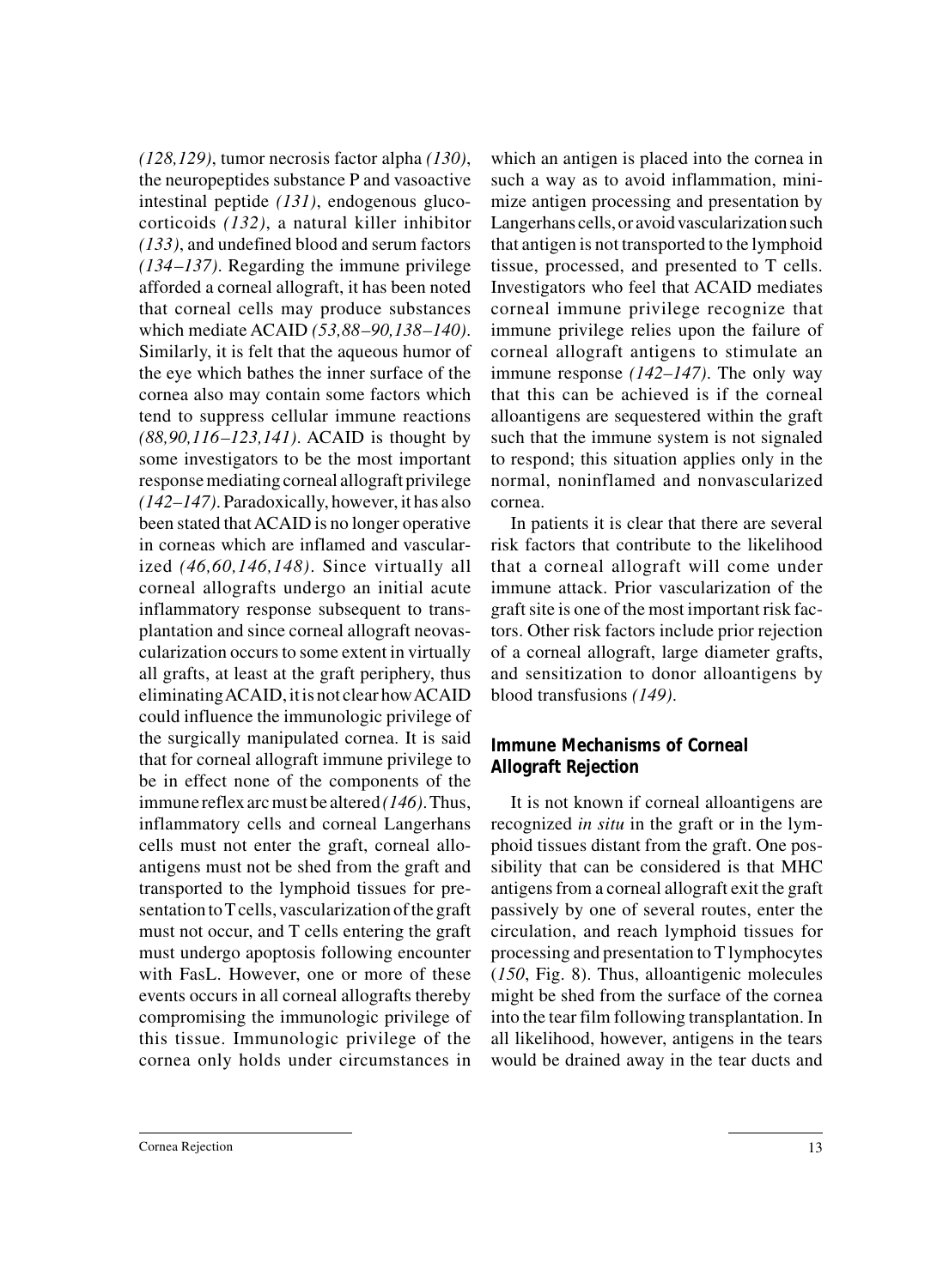

**Fig. 8.** The possible pathways of passive movement of corneal allograft antigens out of the graft and toward the recipient's immune system is shown schematically. **(1)**Alloantigens exiting the graft into the tears would drain into the tear ducts and be metabolized away without making contact with the immune system. **(2)** Alloantigens diffusing out of the graft laterally through the recipient cornea would reach the paralimbal blood vessels in very small amounts. If these antigens gained access to the blood they would be further diluted in the blood and the amount of alloantigen reaching the lymphoid tissues would be too low to stimulate a response. Similarly, alloantigens reaching the limbus might be taken up by Langerhans cells, but whether or not these cells migrate to the lymphoid tissues and present the antigens is not known. **(3)** Alloantigens diffusing into the anterior chamber might gain entry to the iris blood vessels or, more likely, might exit the eye in the drainage system consisting of the trabecular meshwork and Schlemm's canal. Antigens achieving this route of exit may reach the blood vessels and the lymphoid tissues, but in concentrations too low to stimulate active immunity in the recipient.

eliminated from the body. Lateral, passive movement of MHC antigens from the graft through the recipient cornea to the paralimbal blood vessels and transport to the spleen and lymphoid tissues is a second possibility. Since the amount of alloantigen in a corneal allograft is small and the amount that is spontaneously shed from the graft must be considerably smaller, the dilution of antigens reaching the circulation would be so great that the concentration of alloantigens reaching distant lymphoid tissues would be insufficient to activate T cells. Similarly, MHC antigens diffusing into the anterior chamber of the eye might leave the eye and enter the circulation by way of iris blood vessels or drainage through the ocular outflow system known as the canal of Schlemm. Here too, the dilution factor would be very large and the amount of alloantigen leaving the eye would be infinitesimally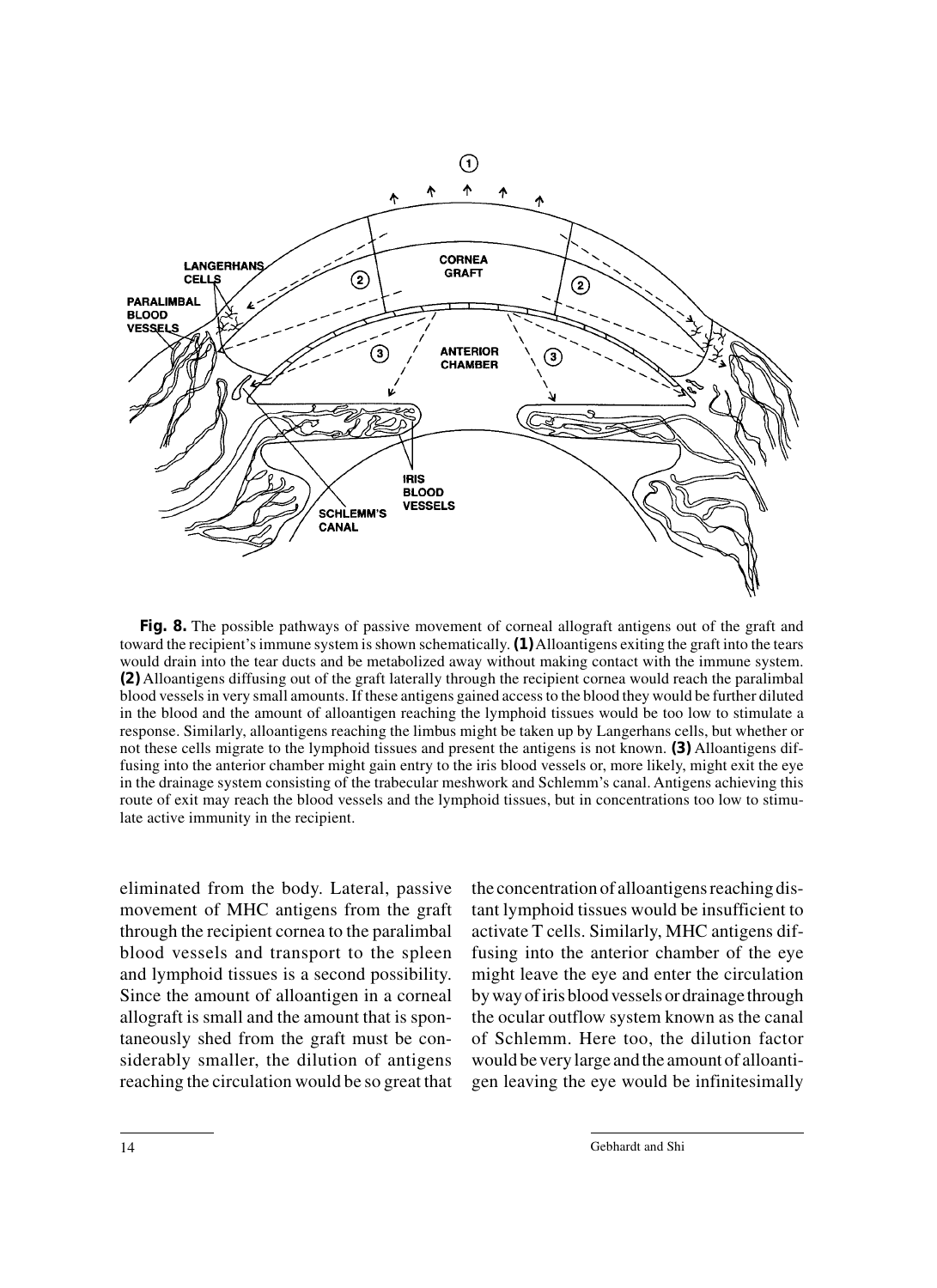

**Fig. 9.** The process of active transport of corneal allograft antigens from the graft to the recipient's immune system is shown schematically. Langerhans cells in the recipient's epithelium migrate into the graft epithelium and collect donor MHC antigens which are then transported to the recipient's immune lymphoid tissue such as the lymph nodes and spleen. Similarly, macrophages from the paralimbal blood vessels migrate into the graft, phagocytose graft alloantigens, and return to the blood and lymphoid tissues for presentation of antigen to T lymphocytes. A third possibility is shown whereby macrophages might enter the eye from iris blood vessels into the anterior chamber, phagocytose and process graft alloantigens in the anterior chamber or on the corneal graft endothelium, and return with the processed antigens to the iris vessels and the recipient's immune system.

small. Thus, we regard the possibility of passive diffusion of MHC antigens from corneal grafts to distant lymphoid tissues as an unlikely scenario by which corneal allograft immunity is initiated.

Another possibility that should be considered regarding the initiation of antigraft immunity outside a corneal allograft is shown in Fig. 9. In this case, Langerhans cells residing in the limbal region of the graft recipient and macrophages from the blood migrate into the corneal allograft and phagocytose graft alloantigens. These Langerhans cells and macrophages then migrate out of the allograft to distant lymphoid tissues such as the spleen and lymph nodes where the graft alloantigens are processed and presented to T lymphocytes. If antigen presentation occurs in the lymphoid tissues, the activated T lymphocytes would migrate to the graft as a result of chemotactic signals provided by accessory immune cells including polymorphonuclear leukocytes, Langerhans cells, and macrophages in the graft. This scenario involving active transport of graft alloantigens to the lymphoid tissues for presentation to T lymphocytes is one route whereby the allograft immune process can be initiated. The possibility of antigen presenta-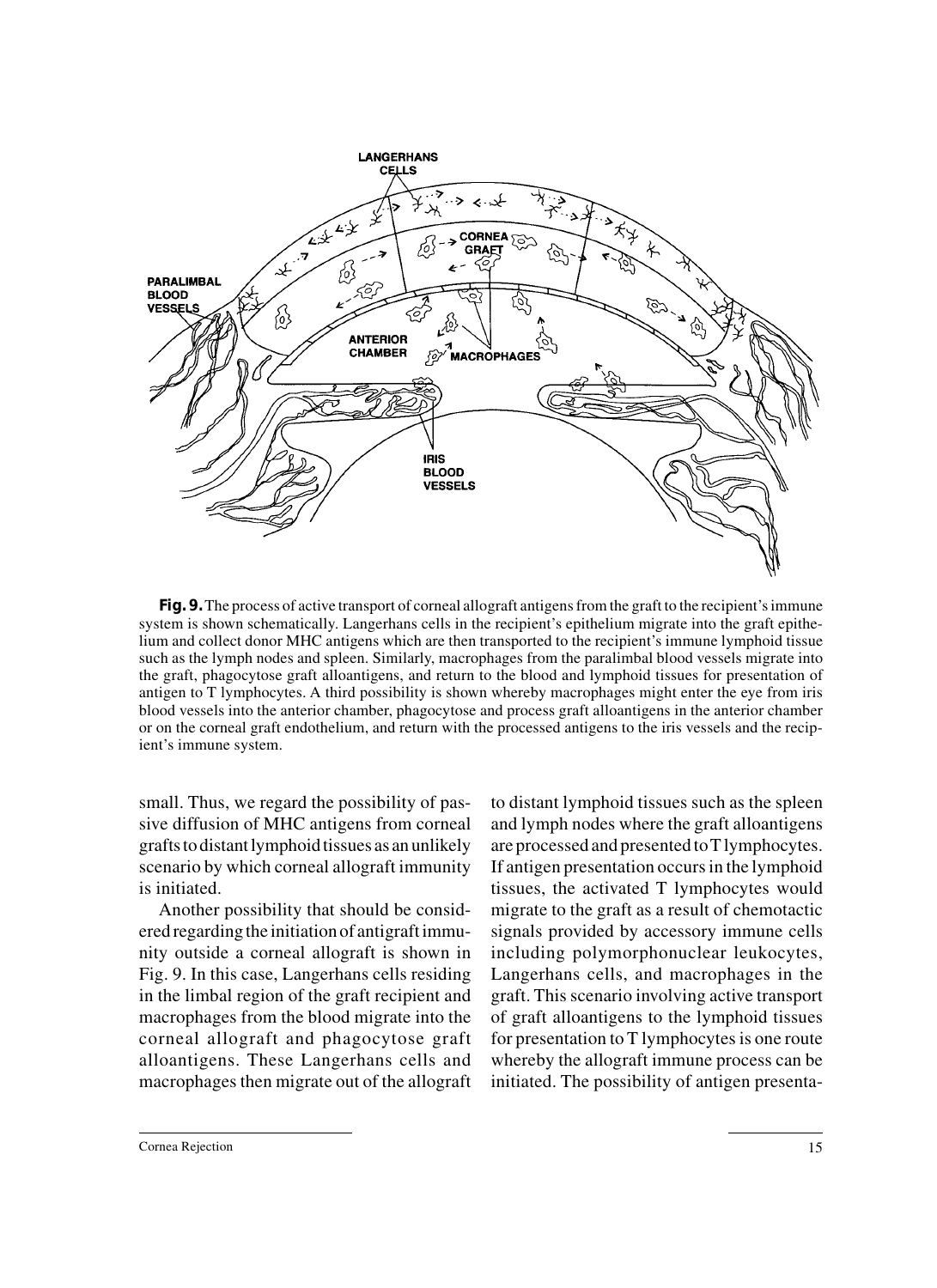

**Fig. 10.** The complexity of corneal alloantigen recognition and graft rejection is shown schematically. As depicted, direct alloantigen recognition could occur if corneal allograft cells express foreign MHC molecules which are recognized by T lymphocytes migrating into the graft. These T cells would then become activated and direct further immune attack on the graft. Alternatively, in the indirect recognition of alloantigen, antigen-presenting cells migrating into the allograft might process donor MHC antigens and present these antigens to lymphocytes entering the graft. In this instance, the recipient T cells would recognize self MHC and a donor MHC peptide. Direct or indirect alloantigen recognition may also occur outside of the graft in the lymphoid tissues. During rejection additional cells present in the graft include Langerhans cells, polymorphonuclear leukocytes, and macrophages. The neovascularization of the corneal allograft facilitates the entry of these cells into the graft.

tion *in situ* in the graft has not been ruled out however.

The rejection of a corneal allograft in rabbits and in other species in which this procedure has been performed has the features of acute, cell-mediated graft rejection. Corneal allograft rejection is a cell-mediated immune response involving T lymphocytes, macrophages, other inflammatory cells, and cytokines. There are no compelling data that demonstrate that antibodies alone can mediate corneal allograft rejection. Following corneal allografting into a vascularized graft site, histopathological analysis reveals acute inflammatory cells at the graft/host margins followed by the entry of both CD4+ and CD8+ T lymphocytes into the allograft stroma *(2,6,8)*. Numerous Langerhans cells, macro-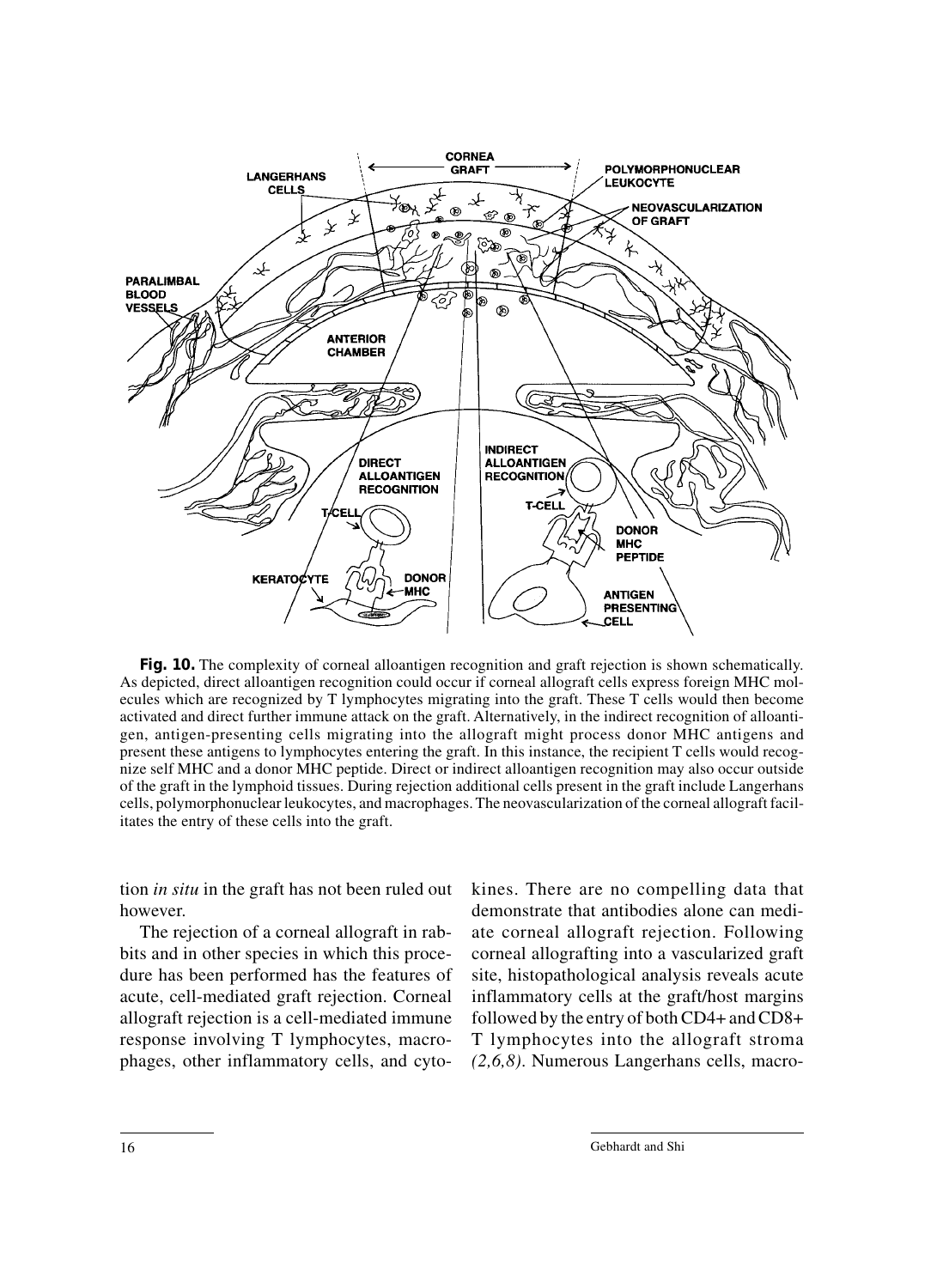phages, neutrophils, and a few cells expressing B lymphocyte markers are also found in corneal allografts undergoing an acute rejection response. Thus, the cellular immune apparatus involved in primary corneal allograft rejection is identical to that which occurs in vascularized organ allografts undergoing a primary acute rejection episode.

In order to initiate the process of corneal allograft rejection, T lymphocytes must recognize graft alloantigens by either the direct or indirect alloantigen recognition pathways, or both *(63,151,152)* and respond to these antigens just as they do in the recognition of antigens in organ allografts (Fig. 10). As indicated, the direct or indirect recognition may occur outside the graft in the lymphoid tissues or within the graft. CD4+ T lymphocytes undergo lymphoblast transformation, proliferate, and produce a variety of cytokines, some of which mediate the maturation and proliferation of CD8 T cells and others that act as chemoattractants for neutrophils, macrophages, and Langerhans cells, which are necessary to complete the immune graft reaction process *(2,6,8)*. The CD8+ T lymphocytes recognize corneal alloantigens and in the presence of cytokines such as interleukin-2 and others made by the CD4+ T cells, these cells mature into cytotoxic effector cells. The CD8+ killer lymphocytes then are presumed to attack and kill corneal allograft cells as part of the rejection process. The role of inflammatory cells such as neutrophils, macrophages, and Langerhans cells which migrate into corneal allografts is to serve as accessory cells, producing the additional cytokines and chemokines needed to amplify the immune graft reaction. In addition, the neutrophils and macrophages phagocytose dead graft cells and other debris resulting from the immune rejection process. A role for natural killer cells and B lymphocytes, which are present in small numbers in

corneal allografts during rejection, has not been delineated.

The mechanism(s) of immunologically mediated cell killing in corneal allograft rejection are not known. For example, the process of corneal cell alloantigen recognition may occur by either the direct or indirect pathways *(62)*. However, it is not known whether alloantigen recognition occurs in a corneal allograft or if corneal allograft antigens must be transported by antigen-presenting cells to regional lymph nodes and spleen (Fig. 9). It is possible that both local processing and presentation of corneal alloantigens and also distant processing and presentation in the lymphoid tissues occur. A second major gap in our knowledge regarding corneal allograft rejection is the actual mechanism of graft cell killing. It is abundantly clear that corneal allografts undergoing immune attack are populated by CD4+ and CD8+ T lymphocytes, as well as accessory cells such as macrophages, Langerhans cells, and neutrophils *(91)*. Both CD4+ and CD8+ T lymphocytes expressing activation markers are found in grafts during rejection indicating that both T helper and T cytotoxic cells are involved in the process. However, the precise immune mechanisms whereby these cells destroy corneal allograft cells is not known.

Attempts to implicate individual immune cell subsets in corneal allograft rejection have led some investigators to conclude that macrophages play a major role in graft cell destruction *(153–156)*. There is also evidence that CD4 lymphocytes are key mediators of corneal allograft rejection *(48,157–163)*. In other studies a role for CD8+ T lymphocytes was suggested *(7,31,91)*. Given this seemingly conflicting evidence and the cellular complexity of corneal allograft immune reactions, we conclude that the process is a multicellular one that involves cytokine-producing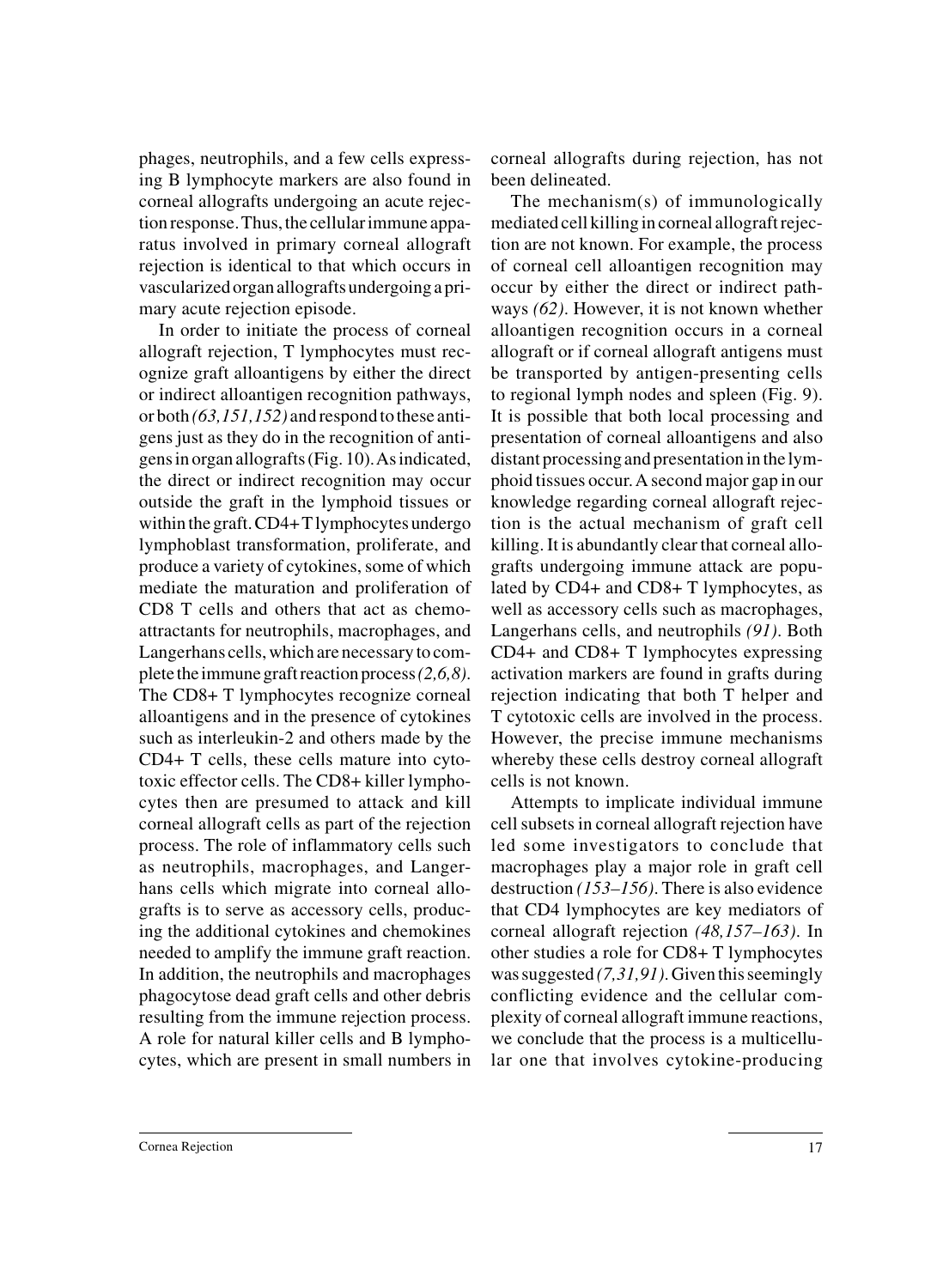T lymphocytes of the CD4 subset, cytotoxic CD8 lymphocytes, Langerhans cells, activated macrophages, and neutrophils all of which contribute to the immune and inflammatory aspects of the graft rejection process. Thus, the evidence points to cornea allograft rejection as a cellular immunopathologic process much the same as occurs in organ allograft rejection mediated by antigenspecific lymphocytes and cytokine-activated accessory cells.

# **Inhibition of Corneal Allograft Rejection: Drugs, Immunomodulators, and Manipulation of the Immune Response**

Topically applied corticosteroids are used clinically to inhibit inflammation of corneal allografts in the days immediately following transplantation and to prevent acute graft rejection during the weeks and months following transplantation *(149)*; this approach has been the standard of therapy for use in corneal transplantation for over 40 yr. Within the past 10 yr, cyclosporine has been formulated for topical use as an alternative or adjunct to corticosteroids for preventing corneal allograft rejection in patients *(164,165)*. Notwithstanding refinements in the use of topical immunosuppressive drugs, corneal transplants performed in high risk situations in patients are likely to be subjected to immune attack, if not immune destruction *(158,166, 167)*. Some clinicians resort to the use of both topical and systemic immunosuppressive drugs in high risk patients but even with this aggressive therapy many grafts are rejected *(168–171)*. There is a clear need for alternative approaches and therapies to prevent corneal allograft rejection in high risk situations.

In experimental animals, many alternative therapies and attempts to manipulate the immune response have been tested. Examples in which immunomodulators have been used

to alter the response to a corneal allograft are discussed below.

There is a wealth of information dating back to the 1960s on the phenomenon of immunological enhancement and the possibility of protecting cell and tissue allografts by "enhancing" an allograft *(172,173)*. Years of experimentation led to the conclusion that immunological enhancement is mediated by antibodies directed against graft antigens although the mechanism of enhancement still eludes us *(174)*. Twenty-five years ago Chandler, et al. and Binder, et al. *(177)* investigated the use of antibody-mediated enhancement as a means of protecting corneal allografts from acute rejection. Serum from guinea pigs immunized with rabbit blood leukocytes was purified and the immune globulin was shown to contain antibodies which would bind to both rabbit leukocytes and cornea cells. Next, rabbit corneas were incubated in the guinea pig immune or nonimmune globulins and then the corneas were transplanted into allogeneic rabbit hosts. The immune globulin preparation was found to significantly prolong the survival of corneal allografts placed in allogeneic recipients whereas nonimmune globulin had no effect *(175–177)*. Recently we produced a goat anti-rabbit immune globulin preparation which was enzymatically digested to remove the Fc portion of the globulin so as to prevent it from fixing complement. It was demonstrated that the  $F(ab')$ , portions of the immune globulin would bind to rabbit corneal cells in an immunologically specific way *(178)*. Nonimmune goat globulin or nonimmune  $F(ab')_2$ fragments did not bind to rabbit corneal cells. Using radiolabeled immune and nonimmune  $F(ab')$  fractions, it was shown that the binding of the immune globulin  $F(ab')_2$  fragments occurred at both 4°C and 32°C. However, the half-life of association of the  $F(ab')$ , fragments with a rabbit cornea was approx 10 times longer at 4°C than at 32°C. In vivo, the immune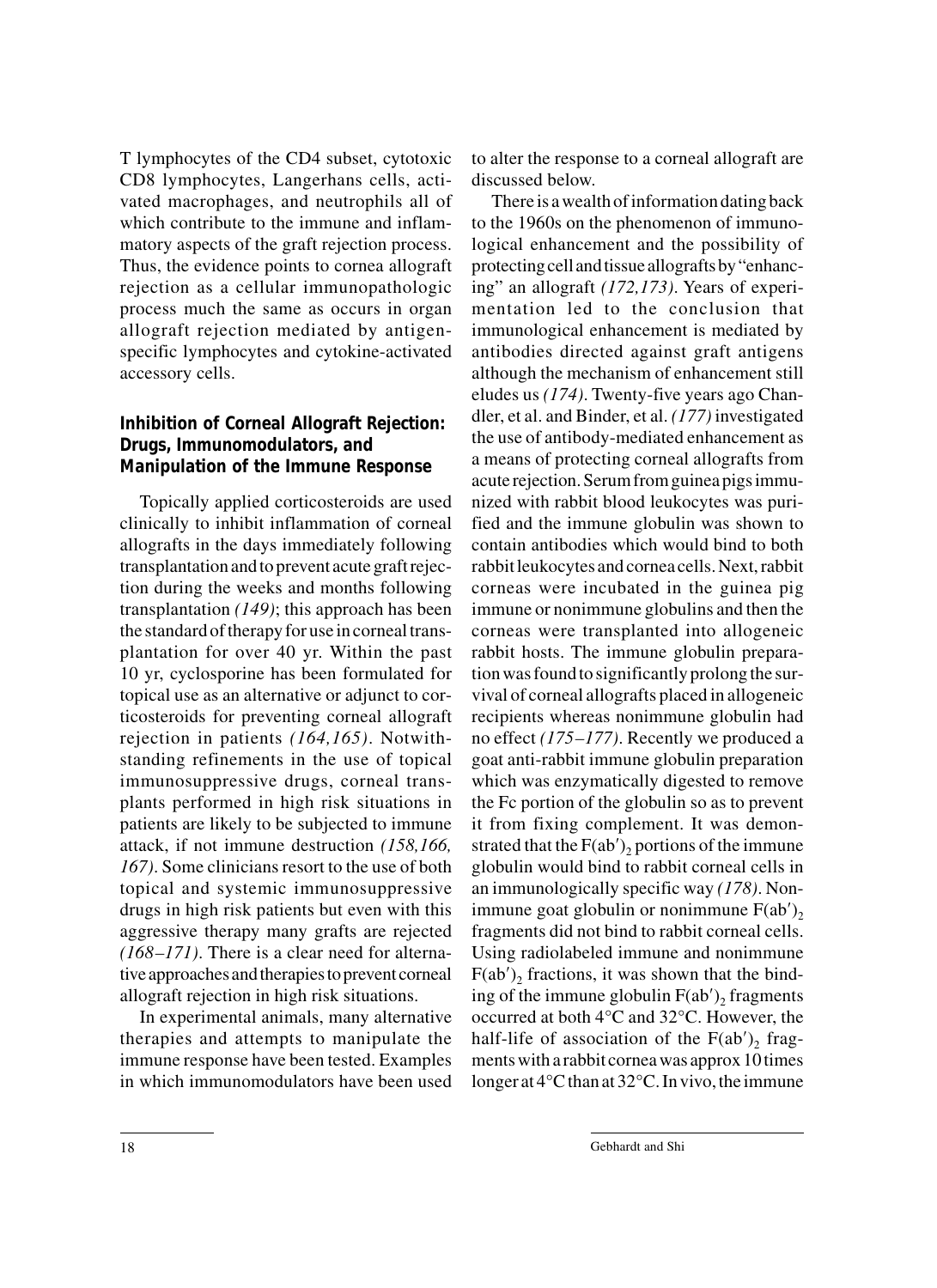globulin  $F(ab')$ , fraction prolonged the survival of corneal allografts significantly beyond the time at which the radiolabeled  $F(ab')_2$  molecules were found to be associated with the corneal allograft. This work was performed in a high risk situation in which the recipient graft bed had been vascularized prior to transplantation, and thus prolongation of corneal allograft survival by the enhancing  $F(ab')$ , molecules was concluded to be a powerful modulator of the antigraft response *(178)*.

We have also studied a costimulatory molecule blocking agent as a means of prolonging corneal allograft survival in rabbits *(179)* and mice (unpublished data). CTLA4 is a homolog of the CD28 molecule, both of which are expressed by T lymphocytes. These two homologs interact with the B71 and B72 coreceptors expressed on antigen-presenting cells. The binding affinity of CTLA4 for the B7 molecules is higher than that of CD28 *(180,181)*. Isolation and cloning of the cDNA for CTLA4 enabled investigators to create a soluble CTLA4 molecule which blocked T lymphocyte costimulation by antigen-presenting cells*(180,181)*. Linsley, et al. genetically engineered the CTLA4 gene so that a soluble fusion protein consisting of the CTLA4 moiety and an immunoglobulin Fc fragment was produced *(182)*. CTLA4-Fc, or CTLA4-Ig as it is often called, has been shown to prevent experimental organ allograft rejection in a variety of animals and organ and tissue transplantation experiments *(183–192)*. We have recently shown that incubation of rabbit corneal allografts in CTLA4-Ig followed by transplantation into vascularized recipient graft beds results in significantly prolonged survival of the grafts compared to control allografts *(179)*. We have also tested CTLA4-Ig in the mouse. C57BL/6 corneas were incubated in CTLA4- Ig for 18 h, transplanted into MHC mismatched BALB/c recipients, and the grafts observed daily for six weeks. As indicated above, all

corneal allografts exchanged between C57BL/6 and BALB/c mice fail. When the C57BL/6 grafts were incubated in CTLA4-Ig the grafts survived indefinitely (unpublished data). Thus approaches involving enhancing antibodies and CTLA4-Ig may afford great promise for the future of corneal transplantation in patients.

Other approaches have been tested in experimental animals to attempt to prevent corneal allograft rejection. For example, an interleukin-2-PE-40 fusion protein consisting of T cell growth factor and the *Pseudomonas* exotoxin was given intraperitoneally to rats receiving corneal allografts *(193)*. Prolongation of corneal allograft survival was achieved. Whether or not this approach will have clinical application remains to be determined.

Recently it has been shown that the elimination of macrophages in the conjunctiva of the eye results in prolonged corneal allograft survival in rats *(153–156)*. Dichloromethylene diphosphate-containing liposomes were injected into the subconjunctiva of the eye. Phagocytosis of the liposomes by macrophages kills the cells and prolongation of corneal allograft survival was reported *(153,155)*.

It has also been reported that oral feeding of alloantigens alters alloantigen presentation such that the animals become at least transiently immunologically tolerant to the alloantigen and accept the corneal allografts for extended periods of time *(194–197)*. The approach of oral presentation of alloantigens and autoantigens may have a promising future if the dose, route, and timing of administration can be clarified. There are also studies indicating that treatment of corneal allografts with hyperbaric oxygen or ultraviolet light in vitro prior to transplantation promotes the survival of allografts *(198–204)*, possibly as a result of the elimination of Langerhans cells in the graft. Paradoxically, the number of these cells in a central corneal graft is vanishingly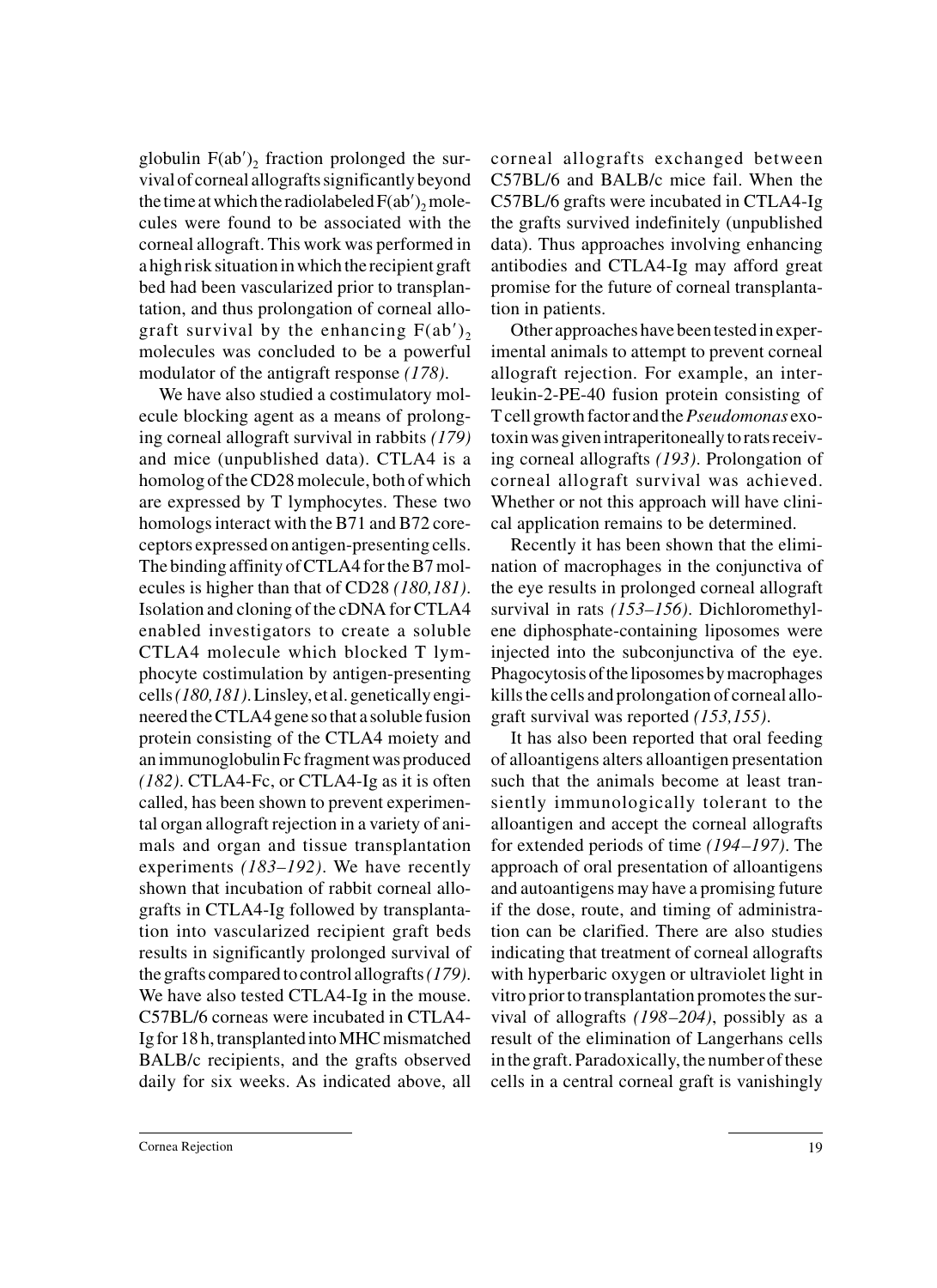small and therefore it is not clear why these treatments have a significant effect.

#### **Summary and Conclusion**

More than 40,000 corneal transplants are performed annually in the United States. Although many of these corneal transplants restore vision to a previously blind eye, the number that fail due to immunologic rejection warrants continued study of corneal transplantation in experimental animals. Since we now appreciate that the immunologic privilege of the cornea is tenuous and limited to the avascular and uninflamed cornea, it will be possible to focus on the development of effective, safe, and practical therapies which incorporate topical medications that block neovascularization *(205)* and T-lymphocyte activation *(180)* to prevent corneal allograft rejection. By studying experimental corneal transplantation in animals we will be able to refine and perfect methods for preventing rejection.

# **Acknowledgment**

Supported in part by: NIH/NEI CORE Grant EY02377 and an unrestricted departmental grant from Research to Prevent Blindness, Inc., New York, NY.

#### **References**

- 1 Polack FM: Histopathological and histochemical alterations in the early stages of corneal graft rejection. J Exp Med 1962;116:709–717.
- 2 Kanai A, Polack FM: Ultramicroscopic changes in the corneal graft stroma during early rejection. Invest Ophthalmol 1971;10:415–423.
- 3 Polack FM, Kanai A: Electron microscopic studies of graft endothelium in corneal graft rejection. Am J Ophthalmol 1972;73: 711–717.
- 4 Gronemeyer U, Pulhorn G, Muller-Ruchholtz W: Allogeneic corneal grafting in inbred strains of rats. Albrecht v Graefes Arch Klin Exp Ophthalmol 1978;208:247–262.
- 5 She S-C, Steahly LP, Moticka EJ: A method for performing fullthickness, orthotopic, penetrating keratoplasty in the mouse. Ophthalmic Surg 1990;21:781–785.
- 6 Holland EJ, Chan C-C, Wetzig RP, Palestine AG, Nussenblatt RB: Clinical and immunohistologic studies of corneal rejection in the rat penetrating keratoplasty model. Cornea 1991;10:374–380.
- 7 Holland EJ, Olsen TW, Chan C-C, Bergstrom L, Palestine AG, Nussenblatt RB: Kinetics of corneal transplant rejection in the

rat penetrating keratoplasty model. Cornea 1994;13:317–323.

- 8 Larkin DFP, Calder VL, Lightman SL: Identification and characterization of cells infiltrating the graft and aqueous humour in rat corneal allograft rejection. Clin Exp Immunol 1997;107:381–391.
- 9 Maumenee AE: The influence of donor-recipient sensitization on corneal grafts. Am J Ophthalmol 1951;34:142–152.
- 10 Chen YF, Gebhardt BM, Reidy JJ, Kaufman HE: Cyclosporinecontaining collagen shields suppress corneal allograft rejection. Am J Ophthalmol 1990;109:132–137.
- 11 Hill JC, Maske R:An animal model for corneal graft rejection in highrisk keratoplasty. Transplantation 1988;46:26–30.
- 12 Medawar PB: Immunity to homologous grafted skin. III. The fate of skin homografts transplanted to the brain, to subcutaneous tissue, and to the anterior chamber of the eye. Br J Exp Pathol 1948;29:58–69.
- 13 Billingham RE, Boswell T: Studies on the problem of corneal homografts. Proc R Soc B 1953;141: 392–406.
- 14 Polack FM: The effect of ocular inflammation on corneal grafts.

Am J Ophthalmol 1965;60: 259–269.

- 15 Inomata H, Smelser GK, Polack FM: Corneal vascularization in experimental uveitis and graft rejection. An electron microscopic study. Invest Ophthalmol 1971;10: 840–850.
- 16 Khodadoust AA, Silverstein AM: Studies on the nature of the privilege enjoyed by corneal allografts. Invest Ophthalmol 1972;11: 137–148.
- 17 Khodadoust AA: Penetrating keratoplasty in the rabbit. Am J Ophthalmol 1968;66:899–905.
- 18 Khodadoust AA, Silverstein AM: The survival and rejection of epithelium in experimental corneal transplants. Invest Ophthalmol 1969;8:169–179.
- 19 Salisbury JD, Gebhardt BM: Suppression of corneal allograft rejection by cyclosporin A. Arch Ophthalmol 1981;99:1640–1643.
- 20 Newton C,Gebhardt BM,Kaufman HE:Topically applied cyclosporine in Azone prolongs corneal allograft survival. Invest Ophthalmol Vis Sci 1988;29:208–215.
- 21 Guo A, Ohia E, Xu J, Bhattacherjee P, Kulkarni P: Effects of anti-inflammatory and immuno-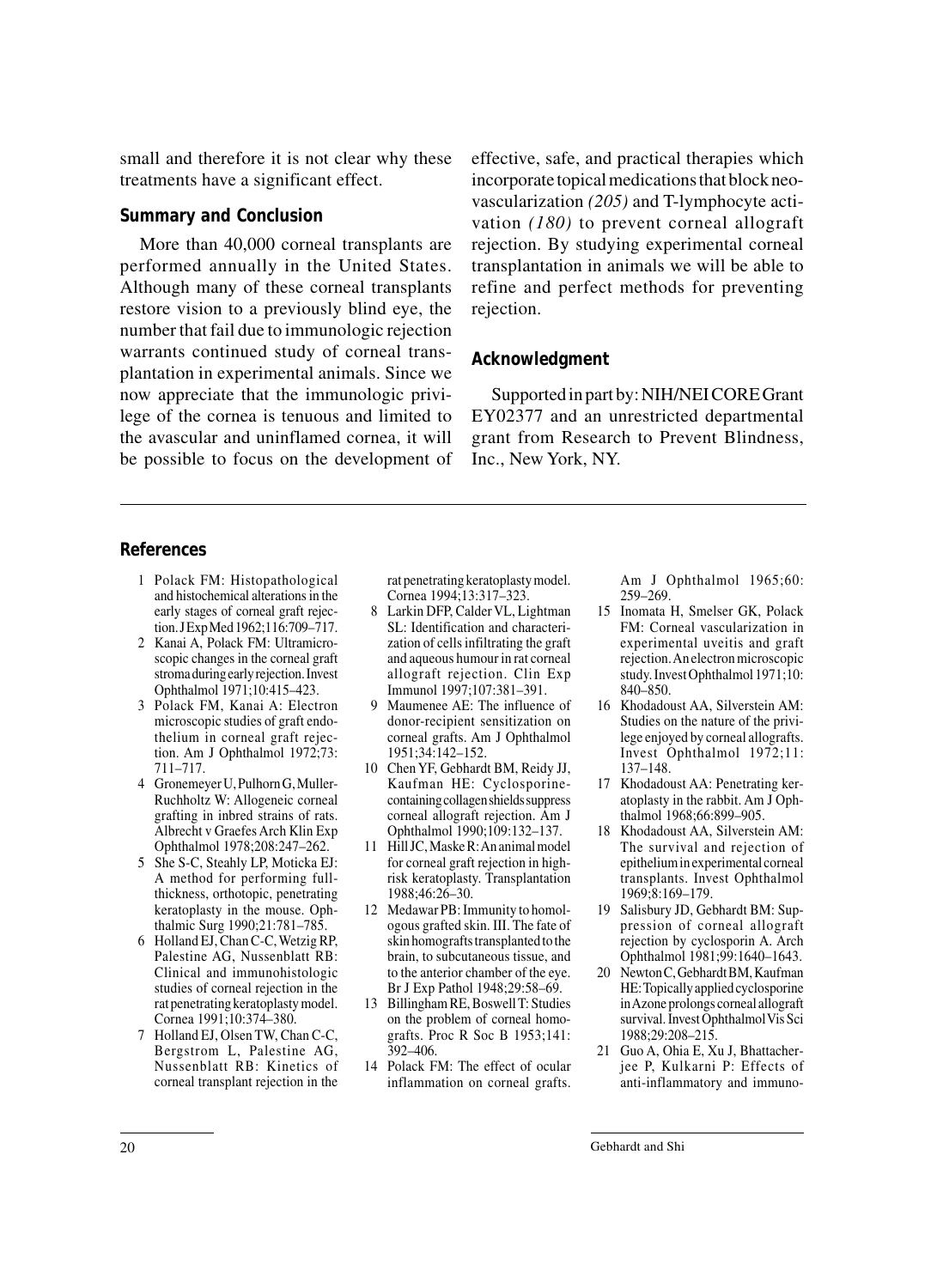suppressive drugs on the heterolamellar corneal transplantation in rabbits. Curr Eye Res 1990;9: 749–757.

- 22 Gebhardt BM, Varnell ED, Kaufman HE: Cyclosporine in collagen particles: corneal penetration and suppression of allograft rejection. J Ocul Pharmacol Thera 1995; 11:509–517.
- 23 Lang RF, Riekhof FT, Steinmuller D: Interlamellar corneal grafts in rats. Effect of histocompatibility. Arch Ophthalmol 1975;93: 349–353.
- 24 Gebhardt BM: Factors affecting corneal allograft rejection in inbred rats. Transplant Proc XIII:1981; 1091–1093.
- 25 Treseler PA, Treseler CB, Foulks GN, Sanfilippo F:Allospecific cellular and humoral immunity to rat corneal transplants. Transplant Proc 1985;17:789–791.
- 26 Treseler PA,Sanfilippo F:Humoral immunity to heterotopic corneal allografts in the rat. Transplantation 1985;39:193–1201.
- 27 Treseler PA, Sanfilippo F: The expression of major histocompatibility complex and leukocyte antigens by cells in the rat cornea. Transplantation 1985;41:248–252.
- 28 Treseler PA, Sanfilippo F: Relative contribution of major histocompatibility complex antigens to the immunogenicity of corneal allografts. Transplantation 1985;41: 508–514.
- 29 Williams KA, Coster DJ: Penetrating corneal transplantation in the inbred rat:A new model. Invest Ophthalmol Vis Sci 1985;26: 23–30.
- 30 Treseler PA, Foulks GN, Sanfilippo F: The relative immunogenicity of corneal epithelium, stroma, and endothelium. Transplantation 1986;41:229–234.
- 31 Callanan D, Peeler J, Niederkorn JY: Characteristics of rejection of orthotopic corneal allografts in the rat. Transplantation 1988;45: 437–443.
- 32 Katami M, Madden PW,White DJ, Watson PG, Kamada N: The extent of immunological privilege of orthotopic corneal grafts in the inbred rat. Transplantation 1989; 48:371–376.
- 33 Katami M, Lim SML, Kamada N, Davies HFFS, Butcher GW, White DJG,Watson PG, Calne RY:A pure class II MHC disparity does not induce rejection of cornea or heart grafts in the rat. Transplant Proc 1990;22:2200–2201.
- 34 Ross J, Callanan D, Kunz H, Niederkorn J: Evidence that the fate of class II-disparate corneal grafts is determined by the timing of class II expression. Transplantation 1991;51:532–536.
- 35 Katami M, Graudenz MS, White DJG, Watson PG: The role of antigen-presenting cells in rat corneal graft rejection. Transplant Proc 1991;23:93–95.
- 36 Ross J, He Y-G, Pidherney M, Mellon J, Niederkorn JY: The differential effects of donor versus host Langerhans cells in the rejection of MHC-matched corneal allografts. Transplantation 1991;52: 857–861.
- 37 Torres PF, De Vos AF, Van Der Gaag R, Martins B, Kijlstra A: Cytokine mRNA expression during experimental corneal allograft rejection. Exp Eye Res 1996; 63:453–461.
- 38 King WJ, Comer RM, Hudde T, Larkin DFP, George AJT: Cytokine and chemokine expression kinetics after corneal transplantation. 2000;70:1225–1233.
- 39 Ross JR, Sanfilippo FP, Howell DN: Histopathologic features of rejecting orthotopic corneal xenografts. Curr Eye Res 1994;13: 725–730.
- 40 Takano T, Williams KA: Mechanism of corneal endothelial destruction in rejecting rat corneal allografts and xenografts: a role for CD4+ cells. Transplant Proc 1995; 27:260–261.
- 41 Torres PF, Slegers TPAM, Peek R, van Rooijen N, van der Gaag R, Kijlstra A, de Vos AF: Changes in cytokine mRNA levels in experimental corneal allografts after local clodronate-liposome treatment. Invest Ophthalmol Vis Sci 1999;40:3194–3201.
- 42 Peeler JS, Callanan DG, Luckenbach MW, Niederkorn JY: Presentation of the H-Y antigen on Langerhans' cell-negative corneal grafts downregulates the cytotoxic

T cell response and converts responder strain mice into phenotypic nonresponders. J Exp Med 1988;168:1749–1766.

- 43 Joo C-K, Pepose JS, Stuart PM: T-cell mediated responses in a murinemodel of orthotopic corneal transplantation. Invest Ophthalmol Vis Sci 1995;36:1530–1540.
- 44 Sonoda Y, Sano Y, Ksander B, Streilein JW: Characterization of cell-mediated immune responses elicited by orthotopic corneal allografts in mice. Invest Ophthalmol Vis Sci 1995;36:427–434.
- 45 Holan V, Haskova Z, Filipec M: Transplantation immunity and tolerance in the eye. Rejection and acceptance of orthotopic corneal allografts in mice. Transplantation 1996;62:1050–1054.
- 46 Yamada J, Kurimoto I, Streilein JW: Role of CD4+ cells in immunobiology of orthotopic corneal transplants in mice. Invest Ophthalmol Vis Sci 1999;40: 2614–2621.
- 47 Yamagami S, Tsuru T: Increase in orthotopic murine corneal transplantation rejection rate with anterior synechiae. Invest Ophthalmol Vis Sci 1999;40:2422–2426.
- 48 Haskova Z, Usiu N, Pepose JS, Ferguson TA, Stuart PM: CD4+ T cells are critical for corneal, but not skin, allograft rejection. Transplantation 2000;69:483–487.
- 49 Yamagami S, Obata H, Tsuru T, Isobe M: Suppression of corneal allograft rejection after penetrating keratoplasty by antibodies to ICAM-1 and LFA-1 in mice. Transplant Proc 1995;27:1899–1900.
- 50 Haskova Z,Filipec M,Holan V:The role of major and minor histocompatibility antigens in orthotopic corneal transplantation in mice. Folia Biologica 1996;42:105–111.
- 51 Yamagami S, Isobe M, Yamagami H, Hori J, Tsuru T: Mechanism of concordant corneal xenograft rejection in mice. Transplantation 1997;64:42–48.
- 52 Hori J, Isobe M, Yamagami S, Mizuochi T, Tsuru T: Specific immunosuppression of corneal allograft rejection by combination of anti-VLA-4 and anti-LFA-1 monoclonal antibodies in mice. Exp Eye Res 1997;65:89–98.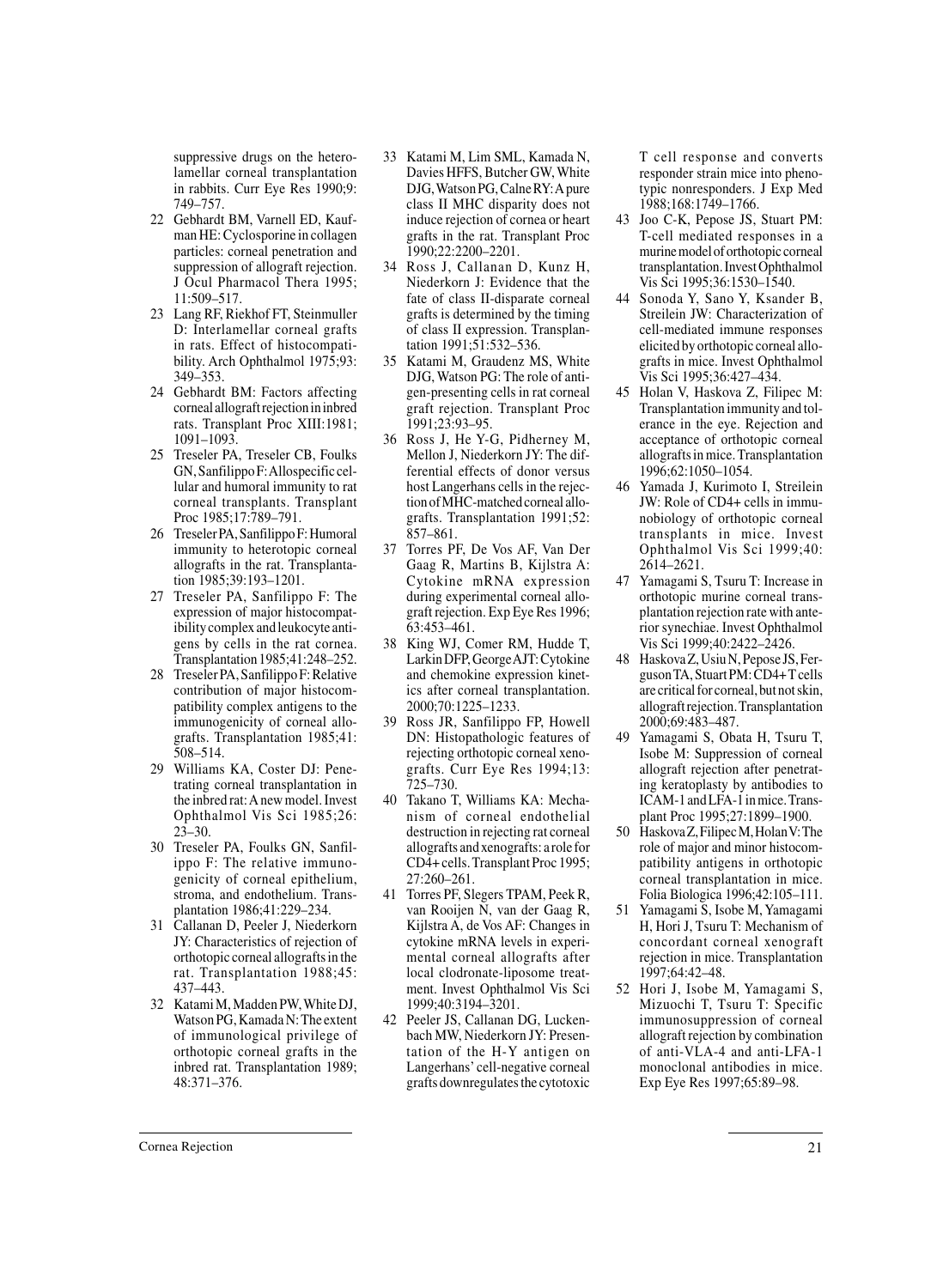- 53 Yamagami S, Kawashima H, Tsuru T,Yamagami H,Kayagaki N,Yagita H,Okumura K,Gregerson DS:Role of Fas-Fas ligand interactions in the immunorejection of allogeneic mouse corneal transplants. Transplantation 1997;64:1107–1111.
- 54 Yamagami S, Kawashima H, Endo H, Tsuru T, Shibui H, Kagawa Y, Hori J, Yamagami H, Isobe M: Cytokine profiles of aqueous humor and graft in orthotopic mouse corneal transplantation. Transplantation 1998;66:1504–1510.
- 55 Lau CH, Nicholls SM, Easty DL: A murine model of interlamellar corneal transplantation. Br J Ophthalmol 1998;82:294–299.
- 56 Kamiya K, Hori J, Obata H, Yamagami S, Tsuru T: Incidence of allograft rejection after corneal transplantation using Optisolpreserved corneas in mice. Transplant Proc 1999;31:2673–2674.
- 57 Kamiya K, Hori J, Kagaya F, Usui T,Amano S, Oshika T, Mizouchi T, Tsuru T,Yamagami S: Preservation of donor cornea prevents corneal allograft rejection by inhibiting induction of alloimmunity. Exp Eye Res 2000;70:737–743.
- 58 Niederkorn JY, Callanan D, Ross JR: Prevention of the induction of allospecific cytotoxic T lymphocyte and delayed-type hypersensitivity responses by ultraviolet irradiation of corneal allografts. Transplantation 1990;50:281–286.
- 59 Niederkorn JY, Mellon J: Anterior chamber-associated immune deviation promotes corneal allograft survival. Invest Ophthalmol Vis Sci 1996;37:2700–2707.
- 60 Sano Y, Ksander BR, Streilein JW: Fate of orthotopic corneal allografts in eyes that cannot support anterior chamber-associated immune deviation induction. Invest Ophthalmol Vis Sci 1995; 36:2176–2185.
- 61 Sano Y, Ksander BR, Streilein JW: Murine orthotopic corneal transplantation in high-risk eyes. Rejection is dictated primarily by weak rather than strong alloantigens. Invest Ophthalmol Vis Sci 1997; 38:1130–1138.
- 62 Sano Y, Ksander BR, Streilein JW: Langerhans cells, orthotopic corneal allografts, and direct and

indirect pathways of T-cell allorecognition. Invest Ophthalmol Vis Sci 2000;41:1422–1431.

- 63 Khodadoust AA, Silverstein AM: Transplantation and rejection of individual cell layers of the cornea. Invest Ophthalmol 1969;8: 180–195.
- 64 Malinowski K, Tsai D, Manski W: The relative capacity of corneal, heart, kidney and skin cells to stimulate allogeneic lymphocytes. Immunol Commun 1979;8: 303–311.
- 65 Guymer RH, Mandel TE: A comparison of corneal, pancreas, and skin grafts in mice. Transplantation 1994;57:1251–1262.
- 66 Gebhardt BM, Seto SK: The immunogenicity of corneal stromal keratocytes. Transplantation 1988; 46:444–448.
- 67 Gebhardt BM: The effect of tissue dose and site of grafting on immunity to corneal allografts. Invest Ophthalmol Vis Sci 1988;29: 1663–1670.
- 68 Nicholls SM, Bradley BB, Easty DL: Effect of mismatches for major histocompatibility complex and minor antigens on corneal graft rejection. Invest Ophthalmol Vis Sci 1991;32:2729–2734.
- 69 Sonoda Y, Streilein JW: Orthotopic corneal transplantation in mice evidence that the immunogenetic rules of rejection do not apply. Transplantation 1992;54:694–704.
- 70 Nicholls SM, Bradley BA, Easty DL: Apparent resistance to immunosuppression of MHC-matched corneal transplants. Transplantation 1995;59:325–329.
- 71 Bradley BA, Vail A, Gore SM, Rogers CA,Armitage WJ, Nicholls S, Easty DL: Negative effect of HLA-DR matching on corneal transplant rejection. Transplant Proc 1995;27:1392–1394.
- 72 Gore SM, Vail A, Bradley BA, Rogers CA, Easty DL, Armitage WJ: HLA-DR matching in corneal transplantation. Transplantation 1995;60:1033–1039.
- 73 Forrester D: Non-HLA antigens and HLA-DR matching in corneal transplantation. Br J Ophthalmol 1996;80:780–783.
- 74 Graff RJ: Minor histocompatibility genes and their antigens. In:

Origins of Inbred Mice, Morse HC III, editor. Academic Press, 1978, pp. 371–389.

- 75 Brown J, Soderstrom CW,Winkelmann RK: Langerhans' cells in guinea pig cornea: response to chemical injury. Invest Ophthalmol 1968;7:668–671.
- 76 Streilein JW, Toews GB, Bergstresser PR: Corneal allografts fail to express Ia antigens. Nature 1979;282:326–327.
- 77 Bergstresser PR, Fletcher CR, Streilein JW: Surface densities of Langerhans cells in relation to rodent epidermal sites with special immunologic properties. J Invest Dermatol 1980;74:77–80.
- 78 Streilein JW, Toews GB, Bergstresser PR: Langerhans cells: functional aspects revealed by *in vivo* grafting studies. J Invest Dermatol 1980;75:17–21.
- 79 Gillette TE, Chandler JW: Immunofluorescence and histochemistry of corneal epithelial flat mounts: use of EDTA. Curr Eye Res 1981;1: 249–253.
- 80 Gillette TE, Chandler JW, Greiner JV: Langerhans cells of the ocular surface. Ophthalmology 1982;89: 700–711.
- 81 Hazlett LD, Grevengood C, Berk RS:Change with age in limbal conjunctival Langerhans cells. Curr Eye Res 1982;2:423–425.
- 82 Braude LS, Chandler JW: Corneal allograft rejection. The role of the major histocompatibility complex. Surv Ophthalmol 1983;27: 290–305.
- 83 Rodrigues MM, Rowden G, Hackett J, Bakos I: Langerhans cells in the normal conjunctiva and peripheral cornea of selected species. Invest Ophthalmol Vis Sci 1981; 21:759–765.
- 84 Choudhury A, Pakalnis VA, Bowers WE: Function and cell surface phenotype of dendritic cells from rat cornea. Invest Ophthalmol Vis Sci 1995;36:2602–2613.
- 85 Rubsamen PE, McCulley J, Bergstresser PR, Streilein JW: On the Ia immunogenicity of mouse corneal allografts infiltrated with Langerhans cells. Invest Ophthalmol Vis Sci 1984;25:513–518.
- 86 Ray-Keil L, Chandler LW: Rejection of murine heterotopic corneal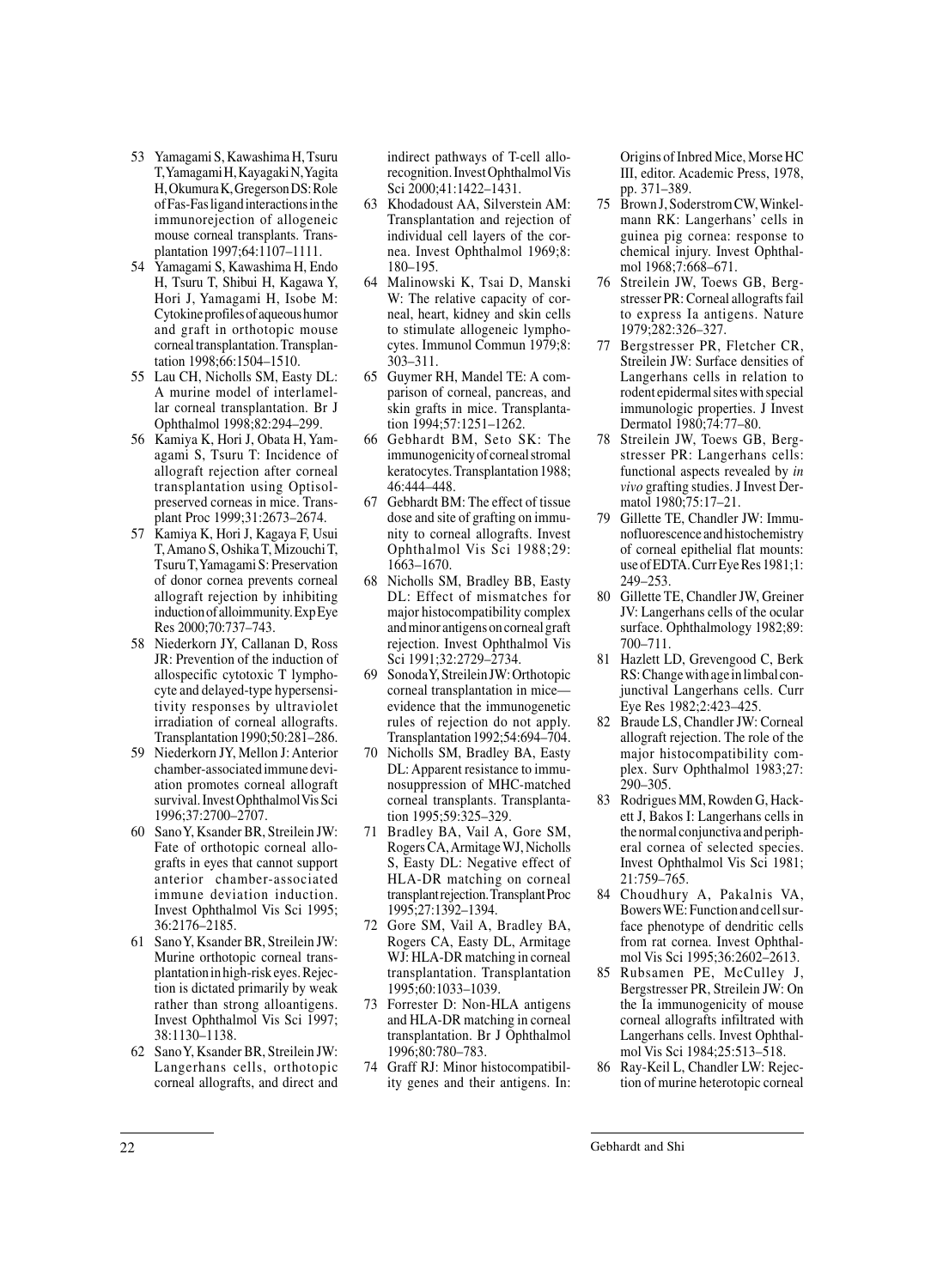transplants. Transplantation 1985; 39:473–477.

- 87 Peeler JS, Niederkorn JY: Effect of Langerhans' cells on cytotoxic T lymphocyte responses to major and minor alloantigens expressed on heterotopic corneal allografts. Transplant Proc 1987; 19 (part 1): 316–319.
- 88 Griffith TS, Brunner T, Fletcher SM, Green DR, Ferguson TA: Fas ligand-induced apoptosis as a mechanism of immune privilege. Science 1995;270:1189–1192.
- 89 Hori J, Joyce N, Streilein JW: Epithelium-deficient corneal allografts display immune privilege beneath the kidney capsule. Invest Ophthalmol Vis Sci 2000;41: 443–451.
- 90 Hori J, Joyce NC, Streilein JW: Immune privilege and immunogenicity reside among different layers on the mouse cornea. Invest Ophthalmol Vis Sci 2000;41: 3032–3042.
- 91 Wackenheim-Urlacher A, Kantelip B, Falkenrodt A, Piqot X, Tongio M-M, Montard M, Delbose B: T-cell repertoire of normal, rejected, and pathological corneas: phenotype and function. Cornea 1995;14:450–456.
- 92 Kang S-M, Schneider DB, Lin Z, Hanahan D, Dichek DA, Stock PG, Baekkeskov S: Fas ligand expression in islets of Langerhans does not confer immune privilege and instead targets them for rapid destruction. Nature Med 1997;3: 738–743.
- 93 Kaplan HJ, Streilein JW: Immune response to immunization via the anterior chamber of the eye. II. An analysis of F1 lymphocyte-induced immune deviation. J Immunol 1978;120:689–693.
- 94 Niederkorn J, Streilein JW, Shadduck JA: Deviant immune responses to allogeneic tumors injected intracamerally and subcutaneously in mice. Invest Ophthalmol Vis Sci 1981;20: 355–363.
- 95 Niederkorn JY, Streilein JW: Analysis of antibody production induced by allogeneic tumor cells inoculated into the anterior chamber of the eye. Transplantation 1982;33:573–577.
- 96 Whittum JA, Niederkorn JY, McCulley JP, Streilein JW: Intracameral inoculation of herpes simplex virus type I induces anterior chamber associated immune deviation. Curr Eye Res 1983;2: 691–697.
- 97 Niederkorn JY, Streilein JW: Alloantigens placed into the anterior chamber of the eye induce specific suppression of delayed-type hypersensitivity but normal cytotoxic T lymphocyte and helper T lymphocyte responses. J Immunol 1983;131:2670–2674.
- 98 Mizuno K, Clark AF, Streilein JW: Induction of anterior chamber associated immune deviation in rats receiving intracameral injections of retinal S antigen. Curr Eye Res 1988;7:627–632.
- 99 Benson JL,Niederkorn JY:Immune privilege in the anterior chamber of the eye: alloantigens and tumourspecific antigens presented into the anterior chamber simultaneously induce suppression and activation of delayed hypersensitivity to the respective antigens. Immunology 1992;77:189–195.
- 100 Whittum JA, Niederkorn JY, McCulley JP, Streilein JW: Role of suppressor T cells in herpes simplex virus-induced immune deviation. J Virol 1984;51:556–558.
- 101 Niederkorn JY, Waltenbaugh C, Streilein JW: Abrogation of anterior-chamber-induced suppression of delayed-type hypersensitivity responses by monoclonal anti-*I*-*J* antibodies. Transplantation 1984;37:623–625.
- 102 Williamson JSP, Streilein JW: Impaired induction of delayed hypersensitivity following anterior chamber inoculation of alloantigens. Regional Immunol 1988;1: 15–23.
- 103 Wilbanks GA, Streilein JW: Characterization of suppressor cells in anterior chamber-associated immune deviation (ACAID) induced by soluble antigen. Evidence of two functionally and phenotypically distinct T-suppressor cell populations. Immunology 1990;71:383–389.
- 104 Williamson JSP, Bradley D, Streilein JW: Immunoregulatory properties of bone marrow-derived

cells in the iris and ciliary body. Immunology 1989;67:1–8.

- 105 Okamoto S, Hara Y, Streilein JW: Induction of anterior chamberassociated immune deviation with lymphoreticular allogeneic cells. Transplantation 1995;59:377–381.
- 106 Apte RS, Sinha D, Mayhew E, Wistow GJ, Niederkorn JY: Cutting edge: role of macrophage migration inhibitory factor in inhibiting NK cell activity and preserving immune privilege. J Immunol 1998;160:5693–5696.
- 107 Niederkorn JY, Mayhew E: Role of splenic B cells in the immune privilege of the anterior chamber of the eye. Eur J Immunol 1995; 25:2783–2787.
- 108 Williamson JSP, Streilein JW: Induction of delayed hypersensitivity to alloantigens coinjected with Langerhans cells into the anterior chamber of the eye. Transplantation 1989;47:519–524.
- 109 Ksander BR, Bando Y, Acevedo J, Streilein JW: Infiltration and accumulation of precursor cytotoxic T-cells increased with time in progressively growing ocular tumors. Cancer Res 1991;51:3153–3158.
- 110 Benson JL, Niederkorn JY: *In situ* suppression of delayed-type hypersensitivity: another mechanism for sustaining the immune privilege of the anterior chamber. Immunology 1991;74:153–159.
- 111 Kosiewicz MM,Streilein JW:Intraocular injection of class II-restricted peptide induces an unexpected population of CD8 regulatory cells. J Immunol 1996;157:1905–1912.
- 112 Kezuka T, Streilein JW: In vitro generation of regulatory CD8<sup>+</sup> T cells similar to those found in mice with anterior chamberassociated immune deviation. Invest Ophthalmol Vis Sci 2000; 41:1803–1811.
- 113 Bando Y, Ksander BR, Streilein JW: Characterization of specific T helper cell activity in mice bearing alloantigenic tumors in the anterior chamber of the eye. Eur J Immunol 1991;21:1923–1931.
- 114 Li X-Y, D'Orazio T, Niederkorn JY: Role of Th1 and Th2 in anterior chamber-associated immune deviation. Immunology 1996;89: 34–40.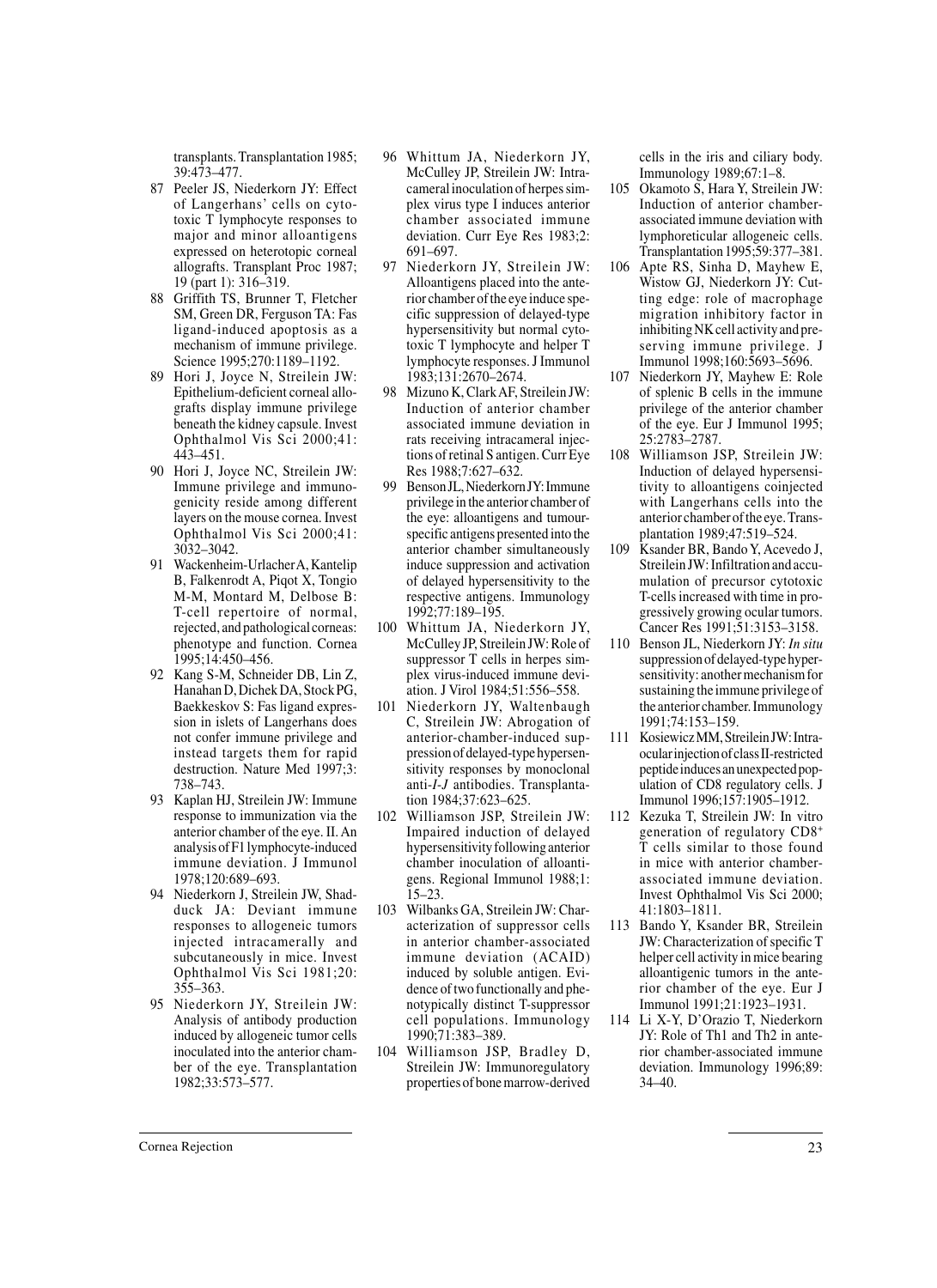- 115 Takahashi M, Ishimaru N, Yanagi K, Saegusa K, Haneji N, Shiota H, Hayashi Y: Requirement for splenic  $CD4+T$  cells in the immune privilege of the anterior chamber of the eye. Clin Exp Immunol 1999;116:231–237.
- 116 Cousins SW, McCabe MM, Danielpour D, Streilein JW: Identification of transforming growth factor-beta as an immunosuppressive factor in aqueous humor. Invest Ophthalmol Vis Sci 1991; 32:2201–2211.
- 117 Wilbanks GA, Streilein JW: Fluids of immune privileged sites endow macrophages with the capacity to induce antigen-specific immune deviation via a mechanism involving transforming growth factor-β. Eur J Immunol 1992;22: 1031–1036.
- 118 Taylor AW, Alarad P, Ye DG, Streilein JW: Aqueous humor induces transforming growth factor-β (TGF-β)-producing regulatory T-cells. Curr Eye Res 1997; 16:900–908.
- 119 Takeuchi M,Alard P, Streilein JW: TGF-β promotes immune deviation by altering accessory signals of antigen-presenting cells. J Immunol 1998;160:1589–1597.
- 120 Kosiewicz MM, Alard P, Streilein JW: Alterations in cytokine production following intraocular injection of soluble protein antigen: impairment in IFN-γ and induction of TGF-β and IL-4 production. J Immunol 1998;161: 5382–5390.
- 121 Ohta K, Wiggert B, Yamagami S, Taylor AW, Streilein JW: Analysis of immunomodulatory activities of aqueous humor from eyes of mice with experimental autoimmune uveitis. J Immunol 2000;164: 1185–1192.
- 122 Kezuka T, Streilein JW: Analysis of in vivo regulatory properties of T cells activated in vitro by TGFβ2 treated antigen presenting cells. Invest Ophthalmol Vis Sci 2000; 41:1410–1421.
- 123 Ohta K, Yamagami S, Taylor AW, Streilein JW: IL-6 antagonizes TGF-β and abolishes immune privilege in eyes with endotoxininduced uveitis. Invest Ophthalmol Vis Sci 2000;41:2591–2599.
- 124 Benson JL, Niederkorn JY: Interleukin-1 abrogates anterior chamber-associated immune deviation. Invest Ophthalmol Vis Sci 1990; 31:2123–2128.
- 125 Dana MR, Dai R, Zhu S, Yamada J, Streilein JW: Interleukin-1 receptor antagonist suppresses Langerhans cell activity and promotes ocular immune privilege. Invest Ophthalmol Vis Sci 1998; 39:70–77.
- 126 Niederkorn JY: Exogenous recombinant interleukin-2 abrogates anterior-chamber-associated immune deviation. Transplantation 1987;43:523–528.
- 127 D'Orazio TJ, Niederkorn JY: A novel role for TGF-β and IL-10 in the induction of immune privilege. J Immunol 1998;160:2089–2098.
- 128 Streilein JW, Cousins S, Bradley D: Effect of intraocular gammainterferon on immunoregulatory properties of iris and ciliary body cells. Invest Ophthalmol Vis Sci 1992;33:2304–2315.
- 129 Geiger K, Sarvetnick N: Local production of IFN-γ abrogates the intraocular immune privilege in transgenic mice and prevents the induction of ACAID. J Immuol 1994;153:5239–5246.
- 130 Ferguson TA, Herndon JM, Dube P: The immune response and the eye: a role for TNFα in anterior chamber-associated immune deviation. Invest Ophthalmol Vis Sci 1994;35:2643–2651.
- 131 Ferguson TA, Fletcher S, Herndon J, Griffith TS: Neuropeptides modulate immune deviation induced via the anterior chamber of the eye. J Immunol 1995;155:1746–1756.
- 132 Knisely TL, Hosoi J, Nazareno R, Granstein RD:The presence of biologically significant concentrations of glucocorticoids but little or no cortisol binding globulin within aqueous humor: relevance to immune privilege in the anterior chamber of the eye. Invest Ophthalmol Vis Sci 1994;35: 3711–3723.
- 133 Apte RS, Niederkorn JY: Isolation and characterization of a unique natural killer cell inhibitory factor present in the anterior chamber of the eye. J Immunol 1996;156: 2667–2673.
- 134 Ferguson TA, Hayashi JD, Kaplan HJ: The immune response and the eye. III. Anterior chamberassociated immune deviation can be adoptively transferred by serum. J Immunol 1989;143:821–826.
- 135 Wilbanks GA, Streilein JW: Studies on the induction of anterior chamber-associated immune deviation (ACAID). 1. Evidence that an antigen-specific, ACAIDinducing, cell-associated signal exists in the peripheral blood. J Immunol 1991;146:2610–2617.
- 136 Hadjikouti CA,Wang Y, O'Rourke J, Cone RE: Intracameral injection of antigen potentiates the production of antigen-specific T cell proteins in serum after the induction of delayed-type hypersensitivity. Invest Ophthalmol Vis Sci 1995; 36:1470–1476.
- 137 Streilein JW, Okamoto S, Hara Y, Kosiewicz M, Ksander B: Bloodborne signals that induce anterior chamber-associated immune deviation after intracameral injection of antigen. Invest Ophthalmol Vis Sci 1997;38:2245–2254.
- 138 Yamada J, Streilein JW: Induction of anterior chamber-associated immune deviation by corneal allografts placed in the anterior chamber. Invest Ophthalmol Vis Sci 1997;38:2833–2843.
- 139 Yamada J, Yoshida M, Taylor AW, Streilein JW: Mice with Th2 biased immune systems accept orthotopic corneal allografts placed in "high risk" eyes. J Immunol 1999;162:5247–5255.
- 140 Tanaka K, Yamada J, Joyce N, Streilein JW: Immunobiology of xenogenic cornea grafts in mouse eyes. Transplantation 2000;69: 610–616.
- 141 Ferguson TA, Griffith TS:A vision of cell death: insights into immune privilege. Immunol Rev 1997; 156:167–184.
- 142 Streilein JW: Anterior chamber associated immune deviation: the privilege of immunity in the eye. Surv Ophthalmol 1990;35:67–73.
- 143 Streilein JW, Wilbanks GA, Cousins SW: Immunoregulatory mechanisms of the eye. J Neuroimmunol 1992;39:185–200.
- 144 Streilein JW: Ocular immune privilege and the Faustian dilemma. The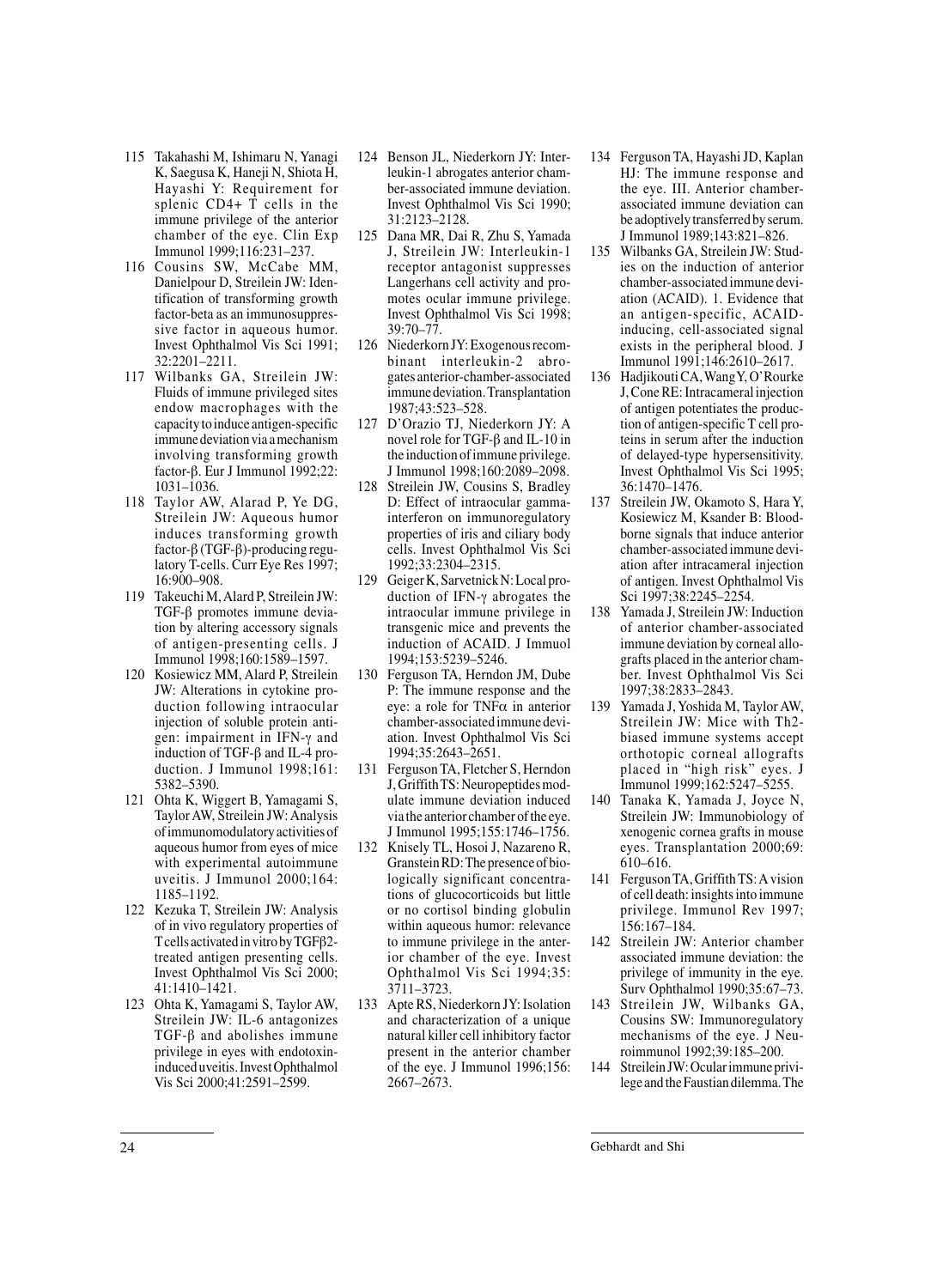Proctor Lecture. Invest Ophthalmol Vis Sci 1996;37:1940–1950.

- 145 Streilein JW: Immunoregulatory mechanisms of the eye. Prog Retin Eye Res 1999;18: 357–370.
- 146 Niederkorn JY: The immune privilege of corneal allografts. Transplantation 1999;67:1503–1508.
- 147 Streilein JW: Immunologic privilege of the eye. Springer Semin Immunopathol 1999;21:95–111.
- 148 Sonoda Y, Streilein JW: Impaired cell-mediated immunity in mice bearing healthy orthotopic corneal allografts. J Immunol 1993;150: 1727–1734.
- 149 Hodkin MJ: Complications of penetrating keratoplasty. In: The Cornea, Kaufman HE, Barron BA, McDonald MB, editors. Butterworth-Heinemann, Boston, 1998, pp 847–878.
- 150 Jones BR: Summing up. Present knowledge and problems of corneal graft failure. In: Corneal Graft Failure, Ciba Foundation Syposium. Elsevier, Amsterdam, 1973, pp 349–354.
- 151 Liu L, Sun YK, Xi YP, Maffei A, Reed E, Harris P, Suciu-Foca N: Contribution of direct and indirect recognition pathways to T cell alloreactivity. J Exp Med 1993; 177:1643–1650.
- 152 Shoskes DA, Wood KJ: Indirect presentation of MHC antigens in transplantation. Immunol Today 1994;15:32–38.
- 153 Van Der Veen G, Broersma L, Dijkstra CK, Van Rooijen N, Van Rij G, Van Der Gaag R: Prevention of corneal allograft rejection in rats treated with subconjunctival injections of liposomes containing dichloromethylene diphosphonate. Invest Ophthalmol Vis Sci 1994; 35:3505–3515.
- 154 Van der Veen G, Broersma L, Van Rooijen N, Van Rij G, Van der Gaag R: Cytotoxic T lymphocytes and antibodies after orthotropic penetrating keratoplasty in rats treated with dichloromethylene diphosphonate encapsulated liposomes. Curr Eye Res 1998;17: 1018–1026.
- 155 Slegers TPAM, van Rooijen N, van Rij G, van der Gaag R: Delayed graft rejection in pre-vascularized

corneas after subconjunctival injection of clodronate liposomes. Curr Eye Res 2000;20: 322–324.

- 156 Slegers TPAM, Torres PF, Broersma L, van Rooijen N, van Rij G, van der Gaag R: Effect of macrophage depletion on immune effector mechanisms during corneal allograft rejection in rats. Invest Ophthalmol Vis Sci 2000; 41:2239–2247.
- 157 Duguid IGM, Koulmanda M, Mandel TE: Prolongation of heterotopic human corneal graft survival in mice treated with an anti-CD4 monoclonal antibody. Transplant Proc 1990;22: 2107–2108.
- 158 He YG, Ross J, Niederkorn JY: Promotion of murine orthotopic corneal allograft survival by systemic administration of anti-CD4 monoclonal antibody. Invest Ophthalmol Vis Sci 1991;32: 2723–2728.
- 159 Ayliffe W, Alam Y, Bell EB, McLeod D, Hutchinson IV: Prolongation of rat corneal graft survival by treatment with anti-CD4 monoclonal antibody. Br J Ophthalmol 1992;76:602–606.
- 160 Williams KA, Coster DJ: Monoclonal antibodies in corneal transplantation. Br J Ophthalmol 1992;76:577.
- 161 Takano T, Williams KA: Mechanism of corneal endothelial destruction in rejecting rat corneal allografts and xenografts: a role of CD4+ cells. Transplant Proc 1995; 27:260–261.
- 162 Pleyer U, Milani JK, Dukes A, Chou J, Lutz S, Ruckert D, Thiel H-J, Mondino BJ: Effect of topically applied anti-CD4 monoclonal antibodies on orthotopic corneal allografts in a rat model. Invest Ophthalmol Vis Sci 1996;35:52–61.
- 163 Tanaka K,Yamada J, Streilein JW: Xenoreactive CD4+ T cells and acute rejection of orthotopic guinea pig corneas in mice. Invest Ophthalmol Vis Sci 2000;41: 1827–1832.
- 164 Belin MW, Bouchard CS, Frantz S, Chmielinska J: Topical cyclosporine in high-risk corneal transplants. Ophthalmology 1989;96:  $1144 - 1150$ .
- 165 Hill JC: The use of cyclosporine in high-risk keratoplasty. Am J Ophthalmol 1989;107:506–510.
- 166 Waldock A, Cook SD: Corneal transplantation: how successful are we? Br J Ophthalmol 2000;84: 813–815.
- 167 Dana MR, Qian Y, Hamrah P: Twenty-five-year panorama of corneal immunology. Emerging concepts in the immunopathogenesis of microbial keratitis, peripheral ulcerative keratitis, and corneal transplant rejection. Cornea 2000;19:625–643.
- 168 Hill JC, Maske R, Watson P: Corticosteroids in corneal graft rejection. Oral versus single pulse therapy. Ophthalmology 1991;98: 329–333.
- 169 Williams KA, Rodner D, Esterman A, Muehlberg SM, Coster DJ: Factors predictive of corneal graft survival. Report from the Australian Corneal Graft Registry. Ophthalmology 1992;99:403–414.
- 170 Bouchard CS, Cavanagh HD: The high-risk keratoplasty patient quo vadis? Cornea 1994;13:1–3.
- 171 Reinhard T, Sundmacher R, Heering P: Systemic ciclosporin A in high-risk keratoplasties. Graefes Arch Clin Exp Ophthalmol 1996; 234:S115–S121.
- 172 Kaliss N: Immunological enhancement. Int Rev Exp Pathol 1969;8: 241–276.
- 173 Carpenter CB, d'Apice AJF,Abbas AK: The role of antibodies in the rejection and enhancement of organ allografts. Adv Immunol 22: 1-65, 1976.
- 174 Batchelor JR: The riddle of kidney graft enhancement. Transplantation 1978;26:139–141.
- 175 Chandler JW, Gebhardt BM, Kaufman HE: Immunologic protection of rabbit corneal allografts: preparation and in vitro testing of heterologous "blocking" antibody. Invest Ophthalmol 1973;12: 646–653.
- 176 Chandler JW, Gebhardt BM, Sugar J,Kaufman HE:Immunologic protection of rabbit corneal allografts. Transplantation 1974;17:146–148.
- 177 Binder PS, Gebhardt BM, Chandler JW, Kaufman HE: Immunologic protection of rat corneal antibodies with heterologous